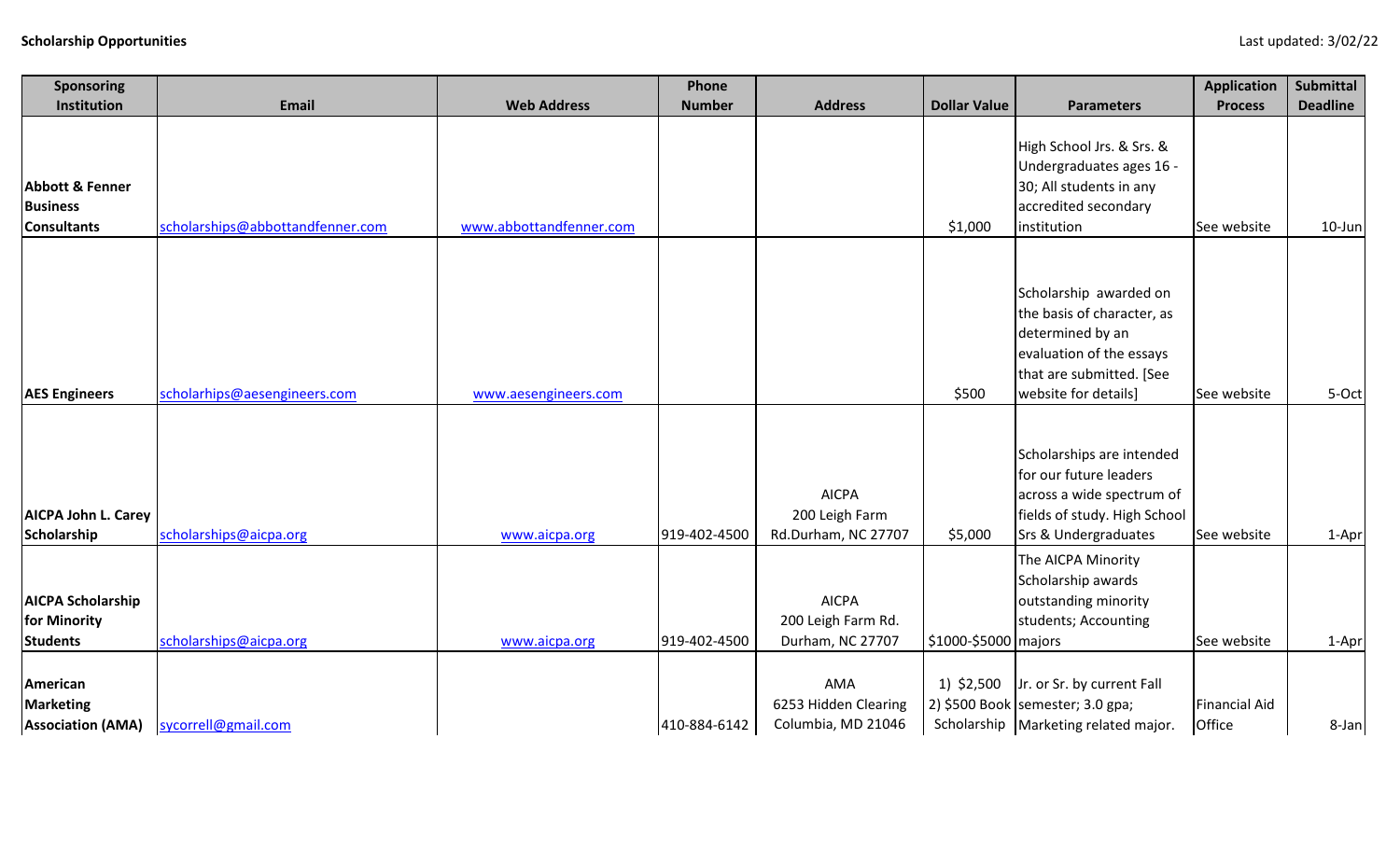| <b>Sponsoring</b>         |                          |                              | Phone         |                                |                           |                                         | <b>Application</b> | <b>Submittal</b> |
|---------------------------|--------------------------|------------------------------|---------------|--------------------------------|---------------------------|-----------------------------------------|--------------------|------------------|
| Institution               | <b>Email</b>             | <b>Web Address</b>           | <b>Number</b> | <b>Address</b>                 | <b>Dollar Value</b>       | <b>Parameters</b>                       | <b>Process</b>     | <b>Deadline</b>  |
|                           |                          |                              |               |                                |                           |                                         | Submit via         |                  |
|                           |                          |                              |               |                                |                           |                                         | email              |                  |
|                           |                          |                              |               |                                |                           |                                         | application        |                  |
|                           |                          |                              |               |                                |                           | African American, Hispanic   with       |                    |                  |
|                           |                          |                              |               | <b>ACS Scholars Program</b>    |                           | or American Indian; College transcript, |                    |                  |
|                           |                          |                              |               | <b>Department of Diversity</b> |                           | FR - SO -JR pursuing a                  | completed          |                  |
| <b>American Chemical</b>  |                          |                              |               | Programs                       |                           | college degree in the                   | FAFSA and 2        |                  |
| <b>Society - Scholars</b> |                          |                              | 800-227-5558  | 1155 16th St. NW               |                           | chemical sciences/chemical letters of   |                    |                  |
| Program                   | scholars@acs.org         | www.acs.org                  | Ext. 6250     | Washington, DC 20036           | Up to \$5,000 technology. |                                         | recom.             | 1-Mar            |
|                           |                          |                              |               |                                |                           | Commit to 1 year of                     |                    |                  |
|                           |                          |                              |               | Americorps                     |                           | community service, any                  |                    |                  |
|                           |                          |                              |               | 1201 New York Ave., NW         |                           | student over 17 years of                |                    |                  |
| <b>Americorps</b>         | questions@americorps.org | www.americorps.gov           | 800-942-2677  | Washington, DC 20525           | \$4,725                   | age or older                            | See website        | Ongoing          |
|                           |                          |                              |               |                                |                           |                                         |                    |                  |
|                           |                          |                              |               | National Headquarters,         |                           |                                         |                    |                  |
|                           |                          |                              |               | Army Emergency Relief          |                           |                                         | Complete           |                  |
| <b>Army Emergency</b>     |                          |                              |               | Fund                           |                           | Undergraduate study of                  | application        |                  |
| <b>Relief Fund - MG</b>   |                          |                              |               | 200 Stovall Street,            |                           | dependent children of                   | online or          |                  |
| <b>James Ursano</b>       |                          |                              |               | Alexandria, VA 22332-          |                           | Army Sodiers (active,                   | submitted via      |                  |
| Scholarship               | Kasey@AERHQ.org          | www.aerhq.org                | 703-426-0035  | 0600                           | Variable                  | retired or deceased)                    | US Mail.           | 1-May            |
|                           |                          |                              |               | Headquarters, Army             |                           |                                         |                    |                  |
|                           |                          |                              |               | <b>Emergency Relief</b>        |                           |                                         |                    |                  |
|                           |                          |                              |               | <b>Stateside Spouse</b>        |                           |                                         |                    |                  |
| <b>Army Emergency</b>     |                          |                              |               | <b>Education Assistance</b>    |                           |                                         | Complete           |                  |
| <b>Relief Fund -</b>      |                          |                              |               | Program                        |                           |                                         | application        |                  |
| <b>Stateside Spouse</b>   |                          |                              |               | 200 Stoval Street              |                           | Undergraduate, spouse                   | online or          |                  |
| <b>Education</b>          |                          |                              |               | Alexandria, VA 22332-          |                           | Army Soldiers (active,                  | submitted via      |                  |
| <b>Assistance</b>         |                          | www.aerhq.org                |               | 0600                           | Variable                  | retired or deceased)                    | US Mail.           | 1-May            |
|                           |                          |                              |               |                                |                           |                                         |                    |                  |
|                           |                          |                              |               | James Monroe House,            |                           | College Students in the                 | One Act Play       |                  |
| <b>Arts Club of</b>       |                          |                              |               | 2017   Street NW               |                           | District of Columbia                    | Competition        |                  |
| Washington                |                          | www.artsclubofwashington.org | 703-533-1736  | Washington, DC 22332           | $$750 - $1500$            | Maryland & Virginia.                    | [see website]      | 1-Aug            |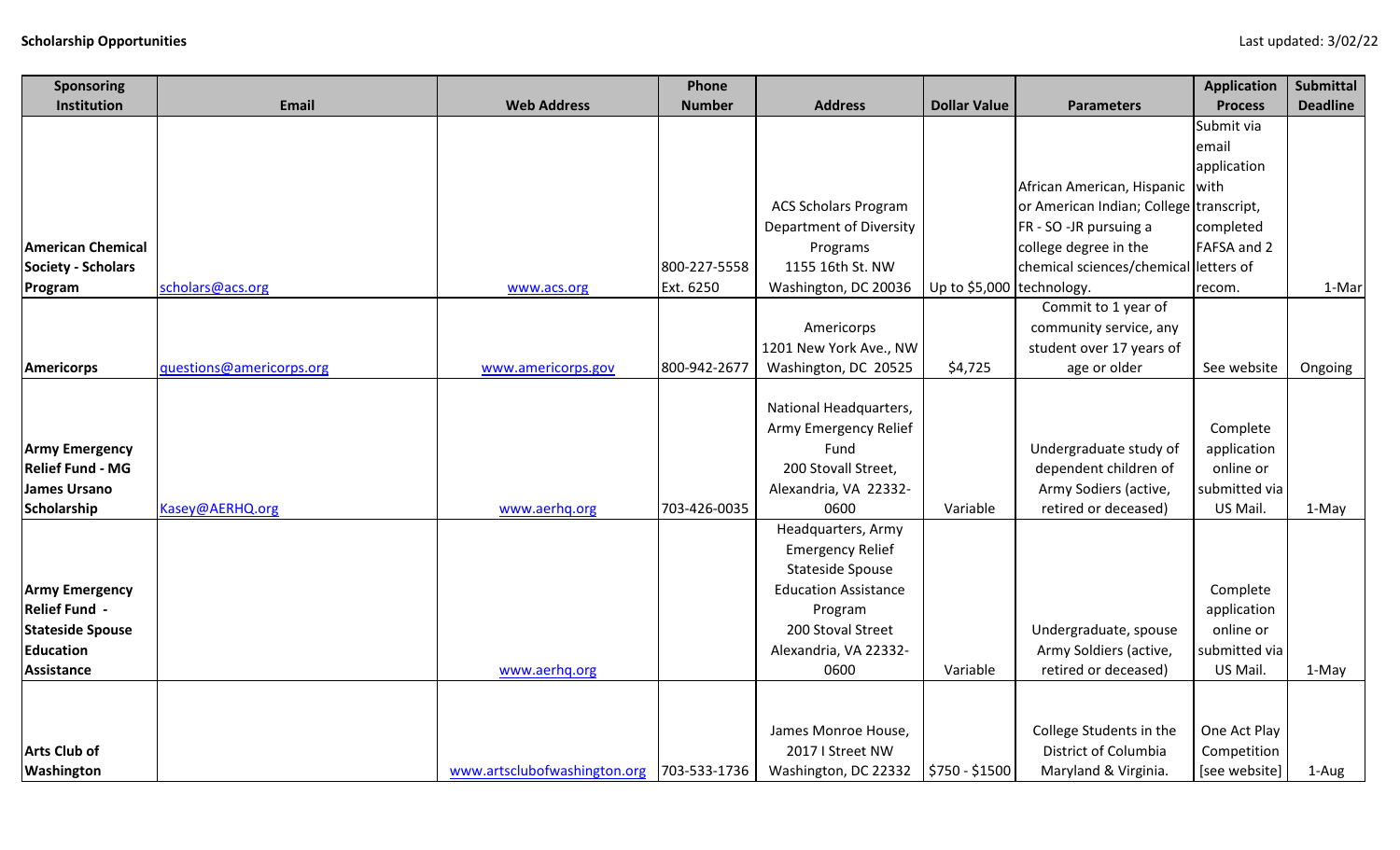| <b>Sponsoring</b>              |                                                       |                              | Phone         |                      |                     |                            | <b>Application</b>               | <b>Submittal</b> |
|--------------------------------|-------------------------------------------------------|------------------------------|---------------|----------------------|---------------------|----------------------------|----------------------------------|------------------|
| Institution                    | <b>Email</b>                                          | <b>Web Address</b>           | <b>Number</b> | <b>Address</b>       | <b>Dollar Value</b> | <b>Parameters</b>          | <b>Process</b>                   | <b>Deadline</b>  |
|                                |                                                       |                              |               |                      |                     |                            |                                  |                  |
|                                |                                                       |                              |               |                      |                     |                            | The Arts Club                    |                  |
|                                |                                                       |                              |               |                      |                     |                            | of                               |                  |
|                                |                                                       |                              |               |                      |                     |                            | Washington's                     |                  |
|                                |                                                       |                              |               |                      |                     |                            | Scholarship                      |                  |
|                                |                                                       |                              |               | James Monroe House,  |                     | College Students in the    | Competition                      |                  |
| <b>Arts Club of</b>            |                                                       |                              |               | 2017 I Street NW     |                     | District of Columbia       | in                               |                  |
| Washington                     |                                                       | www.artsclubofwashington.org | 703-533-1736  | Washington, DC 22332 | \$750 - \$1500      | Maryland & Virginia        | Architecture                     | 9-Mar            |
|                                |                                                       |                              |               |                      |                     |                            |                                  |                  |
|                                |                                                       |                              |               |                      |                     | To help undergraduate      |                                  |                  |
| <b>Avery Arthington</b>        |                                                       |                              |               |                      |                     | students from the African  | <b>Financial Aid</b>             |                  |
| <b>Scholarship</b>             | finaid@hood.edu                                       |                              | 301-696-3414  |                      | Variable            | content study in the US    | Ofice                            |                  |
| <b>Baltimore</b>               |                                                       |                              |               |                      |                     |                            |                                  |                  |
| <b>Community</b>               |                                                       |                              |               |                      |                     |                            |                                  |                  |
| Foundation                     |                                                       |                              | 410-332-4171  | 2 East Read Street,  |                     |                            |                                  |                  |
| <b>Scholarships</b>            | aknoeller@bcf.org                                     | www.bcf.org                  | Ext. 171      | Baltimore, MD 21202  | Variable            | Varies                     |                                  | 1-Mar            |
| <b>Baltimore</b>               |                                                       |                              |               |                      |                     |                            |                                  |                  |
| <b>Community</b><br>Foundation |                                                       |                              |               |                      |                     |                            | Entries may                      |                  |
| Scholarships -                 |                                                       |                              |               |                      |                     |                            | cover projects<br>in any area of |                  |
| <b>Christa McAuliffe</b>       |                                                       |                              |               |                      |                     |                            | architectural                    |                  |
| <b>Teachers</b>                |                                                       |                              | 410-332-4172  | 2 East Read Street,  |                     | MD resident, 3.0 gpa,      | design and                       |                  |
| Scholarship                    | aknoeller@bcf.org                                     | www.bcf.org                  | Ext. 171      | Baltimore, MD 21202  | \$1,000             | Education majors.          | practice.                        | 1-Mar            |
|                                |                                                       |                              |               |                      |                     | Students to pursue careers |                                  |                  |
|                                |                                                       |                              |               |                      |                     | in engineering,            |                                  |                  |
| <b>Baltimore Post</b>          |                                                       |                              |               |                      |                     | architecture, or the       |                                  |                  |
| <b>Scholarships</b>            | mike.ervine@westonsolutions.com                       | www.samebalt.org             | N/A           | N/A                  | \$2,000             | physical sciences          | See website                      | 15-May           |
|                                |                                                       |                              |               |                      |                     | All student athletes are   |                                  |                  |
|                                |                                                       |                              |               |                      |                     | eligible regardless of the |                                  |                  |
|                                |                                                       |                              |               |                      |                     | sport; must be a high      |                                  |                  |
|                                |                                                       |                              |               |                      |                     | school senior or be        |                                  |                  |
|                                |                                                       |                              |               |                      |                     | attending a post secondary |                                  |                  |
|                                | BigSun Scholarship athleticawards@bigsunathletics.com | www.bigsunathletics.com      | N/A           | N/A                  | \$500               | institute.                 | See website                      | $15$ -Jun        |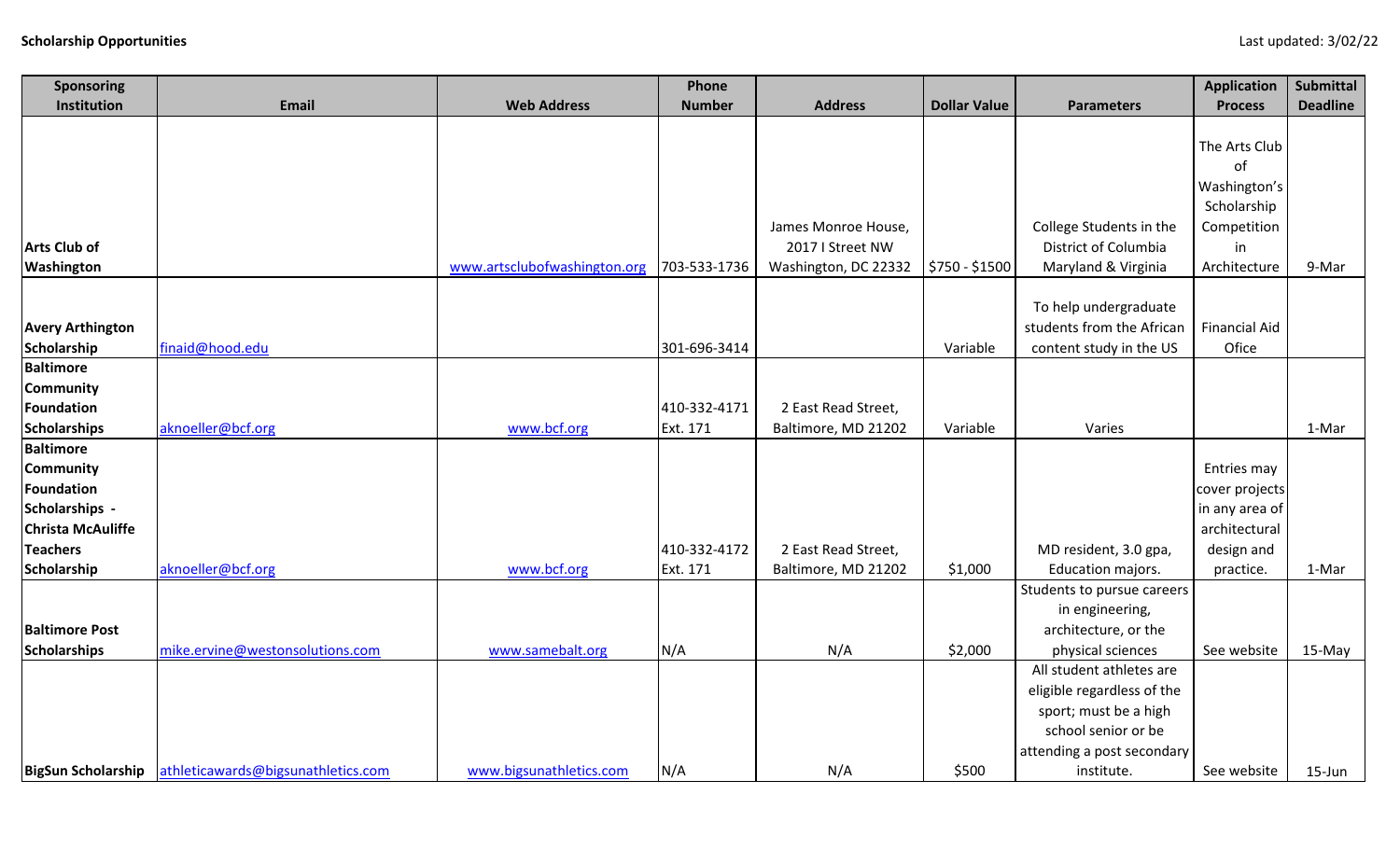| <b>Sponsoring</b>             |                                  |                             | Phone         |                          |                     |                              | <b>Application</b> | Submittal       |
|-------------------------------|----------------------------------|-----------------------------|---------------|--------------------------|---------------------|------------------------------|--------------------|-----------------|
| Institution                   | Email                            | <b>Web Address</b>          | <b>Number</b> | <b>Address</b>           | <b>Dollar Value</b> | <b>Parameters</b>            | <b>Process</b>     | <b>Deadline</b> |
|                               |                                  |                             |               |                          |                     |                              |                    |                 |
|                               |                                  |                             |               |                          |                     |                              |                    |                 |
|                               |                                  |                             |               | Brown and Caldwell Attn: |                     | Declared major in civil,     |                    |                 |
| <b>Brown and Caldwell</b>     |                                  |                             |               | HR/Scholarships Program  |                     | chemical, or enrivonmental   |                    |                 |
| Dr. W. Wesley                 |                                  |                             |               | 1527 Cole Boulevard,     |                     | engineering or one of the    |                    |                 |
| Eckenfelder Jr.               |                                  |                             |               | Suite 300                |                     | environmental sciences;      |                    |                 |
| Scholarship                   | scholarships@brwncald.com        | www.brownandcaldwell.com    |               | Lakewood, CO 80401       | Up to \$5,000       | gpa of 3.0 or greater.       | See website        | 15-Apr          |
|                               |                                  |                             |               |                          |                     | <b>Resident of Frederick</b> | Submit             |                 |
|                               |                                  |                             |               |                          |                     |                              |                    |                 |
|                               |                                  |                             |               |                          |                     | County, show financial       | application,       |                 |
|                               |                                  |                             |               |                          |                     | need, have professional      | college            |                 |
| <b>Business and</b>           |                                  |                             |               |                          |                     | promise, with academic       | transcript,        |                 |
| Professional                  |                                  |                             |               |                          |                     | achievements and personal    | and letters of     |                 |
| Woman / Frederick             |                                  | www.bpwfrederick.org        | 301-712-6618  | <b>Contact Cheryl</b>    | Variable            | qualifications               | reference          | variable        |
| <b>Business and</b>           |                                  |                             |               |                          |                     |                              |                    |                 |
| Professional                  |                                  |                             |               |                          |                     |                              |                    |                 |
| Women/MD<br><b>Federation</b> | rodschroeder@comcast.net         | www.bpwmaryland.org         | 410-326-0167  |                          | Variable            | Varies                       | Online             | $15$ -Jun       |
| <b>Business and</b>           |                                  |                             |               |                          |                     |                              |                    |                 |
| Professional                  |                                  |                             |               |                          |                     |                              |                    |                 |
| <b>Women's</b>                |                                  |                             |               |                          |                     | Women 25+; Majors:           |                    |                 |
| Foundation /                  |                                  |                             |               |                          |                     | Education, business,         |                    |                 |
| <b>Maryland</b>               | rodschroeder@comcast.net         | www.bpwmaryland.org         | 410-326-0167  |                          | max \$1,400         | finance, or science.         | Online             | $15 - Jun$      |
| <b>Business and</b>           |                                  |                             |               |                          |                     |                              |                    |                 |
| Professional                  |                                  |                             |               |                          |                     | Female, 25 yrs or older; US  |                    |                 |
| Women/USA                     | bpwfoundation@act.org            | www.bpwfoundation.org       | 800-525-3729  |                          | Varies              | citizen with financial need. | Online             | 15-Apr          |
| <b>Central Scholarship</b>    |                                  |                             |               |                          |                     |                              |                    |                 |
| of MD                         | gohigher@central-scholarship.org | www.central-scholarship.org | 410.415.5558  |                          | Varies              | Varies                       | Online             | 1-Apr           |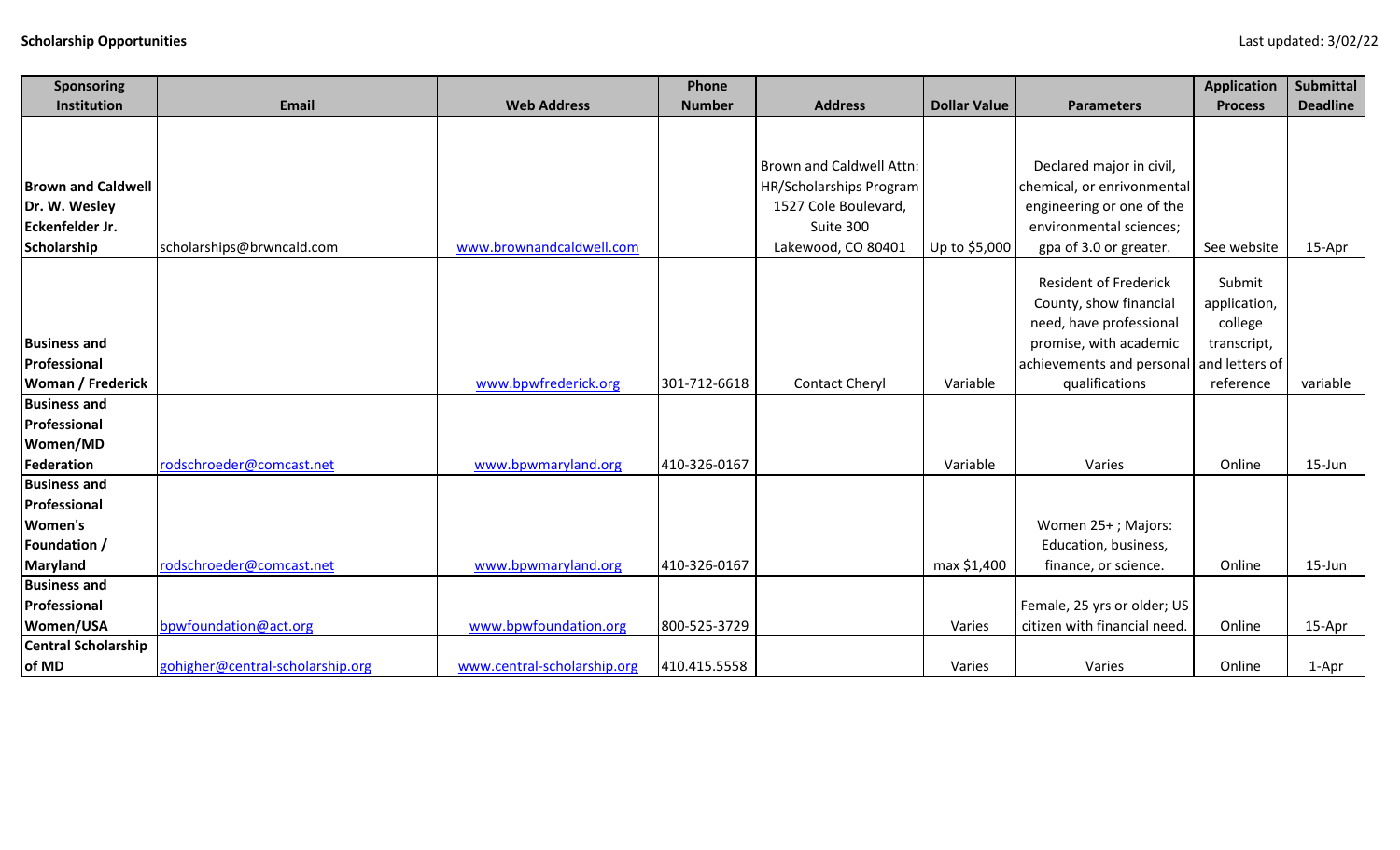| Sponsoring                                                 |                    |                                          | Phone         |                     |                     |                                                                                                                                                                                                                                                                                                                                                                                                                                                                                                                                                                                                                 | <b>Application</b>   | Submittal       |
|------------------------------------------------------------|--------------------|------------------------------------------|---------------|---------------------|---------------------|-----------------------------------------------------------------------------------------------------------------------------------------------------------------------------------------------------------------------------------------------------------------------------------------------------------------------------------------------------------------------------------------------------------------------------------------------------------------------------------------------------------------------------------------------------------------------------------------------------------------|----------------------|-----------------|
| Institution                                                | <b>Email</b>       | <b>Web Address</b>                       | <b>Number</b> | <b>Address</b>      | <b>Dollar Value</b> | <b>Parameters</b>                                                                                                                                                                                                                                                                                                                                                                                                                                                                                                                                                                                               | <b>Process</b>       | <b>Deadline</b> |
| <b>College Board</b><br>Opportunity<br><b>Scholarships</b> |                    | https://opportunity.collegeboard.<br>org |               |                     | Varies              | <b>College Board Opportunity</b><br>Scholarships program is<br>open to all class of 2020<br>students. Students in the<br>class of 2021 will be eligible<br>next year; HS Jr or SR;<br>Attend a public, private, or<br>home school, located in<br>one of the fifty (50) United<br>States, the District of<br>Columbia, Puerto Rico, the<br>U.S. Virgin Islands, Guam,<br>American Samoa, the<br>Northern Mariana Islands,<br>or any other U.S. territories<br>and possessions;<br>b.Are, as of December 5,<br>2018, juniors in high<br>school, i.e., students in<br>their third year of<br>secondary school; and | Online               | Varies          |
| Community                                                  |                    |                                          |               |                     |                     |                                                                                                                                                                                                                                                                                                                                                                                                                                                                                                                                                                                                                 | Check with           |                 |
| <b>Foundations</b>                                         |                    |                                          |               |                     |                     |                                                                                                                                                                                                                                                                                                                                                                                                                                                                                                                                                                                                                 | <b>Financial Aid</b> | Varies with     |
| <b>Association of</b>                                      |                    |                                          |               |                     |                     | Scholarships vary                                                                                                                                                                                                                                                                                                                                                                                                                                                                                                                                                                                               | office or on         | each            |
| Maryland                                                   |                    | www.mdcommunityfoundations.org           |               |                     | Variable            | depending on County.                                                                                                                                                                                                                                                                                                                                                                                                                                                                                                                                                                                            | website.             | County          |
| <b>Community</b><br><b>Foundation of</b>                   |                    |                                          |               | 312 E. Church St.,  |                     |                                                                                                                                                                                                                                                                                                                                                                                                                                                                                                                                                                                                                 |                      |                 |
| <b>Frederick County</b>                                    | b.day@cffredco.org | www.cffredco.org                         | 301-695-7660  | Frederick, MD 21701 | Variable            | Scholarships vary                                                                                                                                                                                                                                                                                                                                                                                                                                                                                                                                                                                               | See website          | 30-Apr          |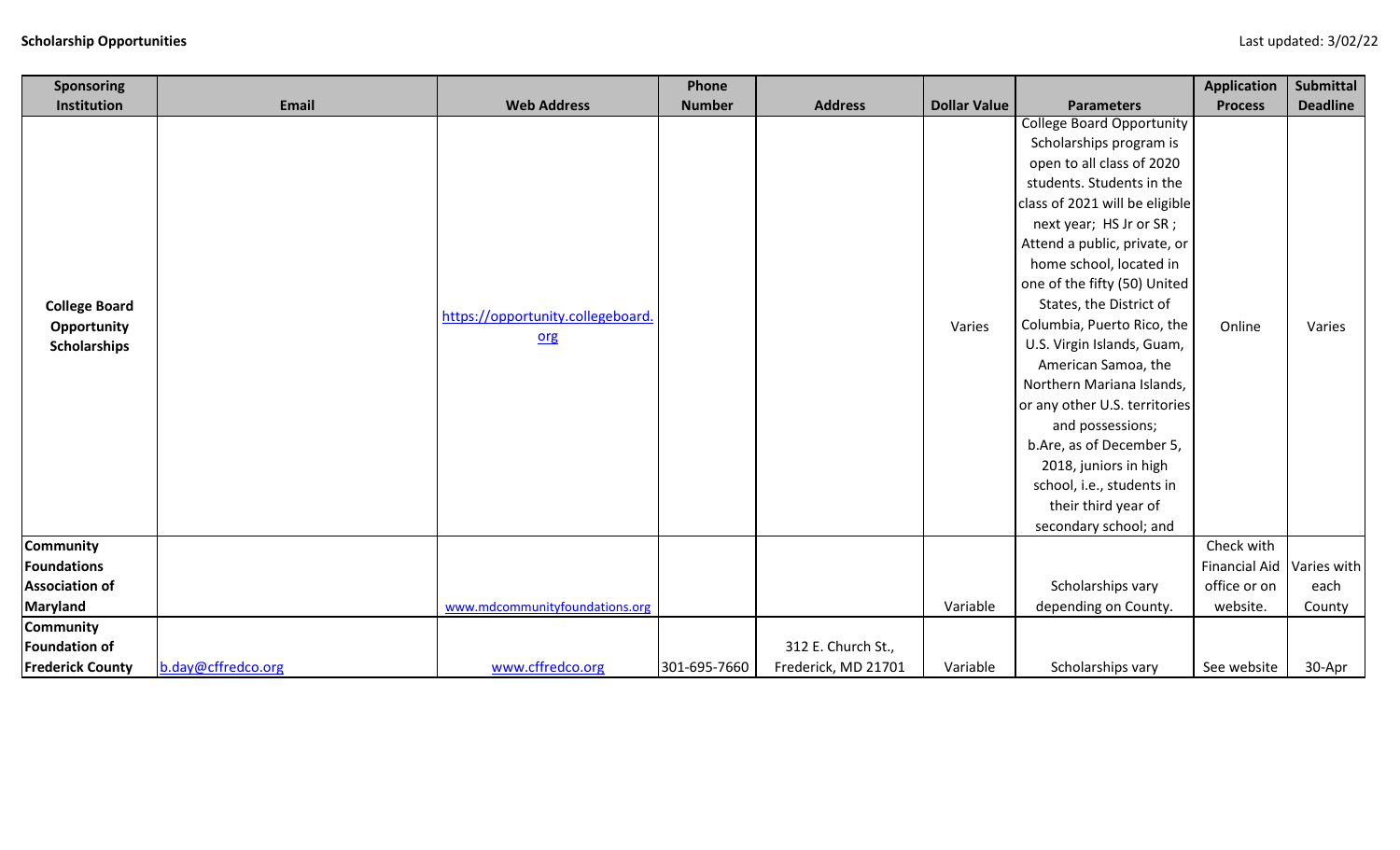| <b>Sponsoring</b>       |                                     |                       | Phone         |                        |                     |                                                   | <b>Application</b> | <b>Submittal</b> |
|-------------------------|-------------------------------------|-----------------------|---------------|------------------------|---------------------|---------------------------------------------------|--------------------|------------------|
| Institution             | <b>Email</b>                        | <b>Web Address</b>    | <b>Number</b> | <b>Address</b>         | <b>Dollar Value</b> | <b>Parameters</b>                                 | <b>Process</b>     | <b>Deadline</b>  |
|                         |                                     |                       |               |                        |                     | Proficiency in Arabic,                            |                    |                  |
|                         |                                     |                       |               |                        |                     | Persian, Azerbaijani,                             |                    |                  |
|                         |                                     |                       |               |                        |                     | Bangla/Bengali, Hindi,                            |                    |                  |
| <b>US Department of</b> |                                     |                       |               |                        |                     | Indonesian, Korean,                               |                    |                  |
| <b>State Critical</b>   |                                     |                       |               | PO Box 37012           |                     | Punjabi, Turkish, Urdu,                           |                    |                  |
| Language                |                                     |                       |               | <b>MRC 178</b>         |                     | Chinese, Japanese, or                             |                    |                  |
| Scholarship             | cls@caorc.org                       | www.clscholarship.org | 202-633-5005  | Washington, DC 20013   | Variable            | Russian.                                          | See website        | 15-Nov           |
|                         |                                     |                       |               |                        |                     | First-generation college                          |                    |                  |
|                         |                                     |                       |               |                        |                     | student, attending MD                             |                    |                  |
| Cynthia E. Morgan       |                                     |                       |               | 5516 Maudes Way        |                     | college or medical school                         | Submit             |                  |
| Memorial                |                                     |                       |               | White Marsh, MD 21162- |                     | with major in medical-                            | application        |                  |
| Scholarship             | applcations@cemsfund.com            | www.cemsfund.com      |               | 3417                   | \$1,000             | related field.                                    | and essay          | 25-Feb           |
|                         |                                     |                       |               |                        |                     | Dependent children of<br>retired deceased service |                    |                  |
| Dependents of           |                                     |                       |               |                        |                     | members; dependent                                |                    |                  |
| <b>Deceased Service</b> |                                     |                       |               |                        |                     | children of service                               |                    |                  |
| <b>Members</b>          |                                     |                       |               |                        |                     | members who died while                            |                    |                  |
| Scholarship             |                                     |                       |               |                        |                     | on active duty not in a                           |                    |                  |
| Program                 | education@nmcrs.org                 | www.nmcrs.org         | N/A           |                        | Various             | hostile fire zone.                                | Online             | Various          |
|                         |                                     |                       |               | Ms.Margaret Ellen      |                     |                                                   |                    |                  |
|                         |                                     |                       |               | Kalmanowicz            |                     |                                                   |                    |                  |
|                         |                                     |                       |               | ASBO MD/DC Scholarship |                     | Freshman, Sophmore,                               |                    |                  |
|                         |                                     |                       |               | Committee Chair        |                     | Junior and Senior students;                       |                    |                  |
|                         |                                     |                       |               | Queen Anne's County    |                     | MD or DC resident, GPA of                         |                    |                  |
|                         |                                     |                       |               | <b>Public Schools</b>  |                     | 2.0 minimum, pursuing a                           |                    |                  |
| <b>Dwight P Jacobus</b> |                                     |                       |               | 202 Chesterfield Road  |                     | career in business or                             |                    |                  |
| Scholarship             | margaretellen.kalmanowicz@qacps.org | www.asbo.org          | <b>NA</b>     | Centreville, MD 21617  | \$1,000             | education.                                        | Online             | 1-Mar            |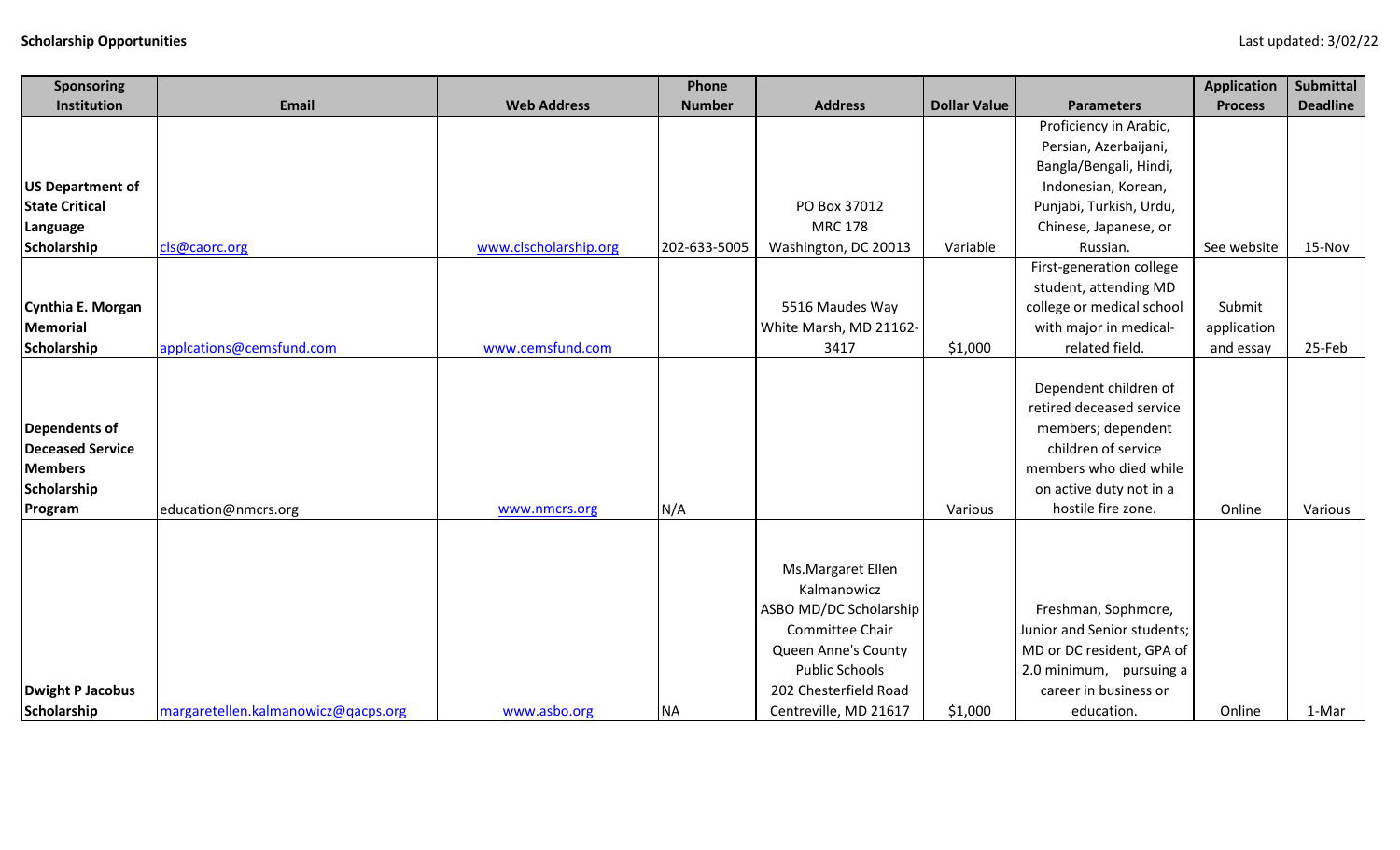| Sponsoring                                  |                           |                                   | Phone         |                                       |                     |                                                    | <b>Application</b>           | <b>Submittal</b> |
|---------------------------------------------|---------------------------|-----------------------------------|---------------|---------------------------------------|---------------------|----------------------------------------------------|------------------------------|------------------|
| Institution                                 | <b>Email</b>              | <b>Web Address</b>                | <b>Number</b> | <b>Address</b>                        | <b>Dollar Value</b> | <b>Parameters</b>                                  | <b>Process</b>               | <b>Deadline</b>  |
|                                             |                           |                                   |               |                                       |                     |                                                    |                              |                  |
|                                             |                           |                                   |               |                                       |                     |                                                    |                              |                  |
|                                             |                           |                                   |               |                                       |                     | Freshman, Sophmore,                                |                              |                  |
|                                             |                           |                                   |               |                                       |                     | Junior and Senior students                         |                              |                  |
|                                             |                           |                                   |               | The Dr. J. Elmer Harp                 |                     | who are residents in                               |                              |                  |
|                                             |                           |                                   |               | <b>Family Memorial</b><br>Scholarship |                     | Middletown Valley area,                            | Complete                     |                  |
| Dr. J. Elmer Harp<br><b>Family Memorial</b> |                           |                                   |               | PO Box 846                            |                     | and pursuing a career in<br>medical/health-related | application,<br>3 letters of |                  |
| Scholarship                                 |                           |                                   | 301-293-6940  | Middletown, MD 21769                  | up to \$3,500       | field.                                             | recom.                       | 30-Mar           |
|                                             |                           |                                   |               |                                       |                     |                                                    |                              |                  |
|                                             |                           |                                   |               |                                       |                     | Graduate, 3.0 GPA or                               |                              |                  |
| <b>ELC Scholarship</b>                      |                           | https://elcscholars.com/protectin |               |                                       |                     | higher, incoming or current                        |                              |                  |
| Program                                     |                           | g-black-voices-scholarship-grad   |               |                                       | \$10,000            | graduate student                                   | see website                  | 15-Apr           |
|                                             |                           |                                   |               | Frederick Business &                  |                     |                                                    |                              |                  |
|                                             |                           |                                   |               | Professional Women's                  |                     |                                                    |                              |                  |
| <b>Frederick Business</b>                   |                           |                                   |               | Club, Inc.                            |                     | Female, Frederick County                           |                              |                  |
| & Professional                              |                           |                                   |               | PO Box 1045                           |                     | resident with financial                            |                              |                  |
| Women's Club, Inc.                          | abhouck@verizon.net       | www.bpwfrederick.org              | 301-898-9556  | Frederick, MD 21702                   | Variable            | need.                                              | Online                       | Various          |
|                                             |                           |                                   |               |                                       |                     | U.S. citizen, full time                            |                              |                  |
|                                             |                           |                                   |               |                                       |                     | student in a private or                            |                              |                  |
| <b>Family Resource</b>                      |                           |                                   |               |                                       |                     | public institution, Special                        |                              |                  |
| <b>Information</b>                          |                           |                                   |               |                                       |                     | <b>Education Major or a</b>                        |                              |                  |
| <b>Education Network</b>                    |                           |                                   |               | F.R.I.E.N.D.S.                        |                     | career working with                                |                              |                  |
| for Down Syndrom                            |                           |                                   |               | PO Box 641                            |                     | individuals with Down                              |                              |                  |
| (F.R.I.E.N.D.S.)                            | friendsoffredco@gmail.com | www.friendsoffredco.org           | 301-371-7047  | Middletown, MD 21769   Up to \$1,000  |                     | Syndrome.                                          | See website                  | 15-May           |
|                                             |                           |                                   |               |                                       |                     | Two art scholarships                               |                              |                  |
|                                             |                           |                                   |               |                                       |                     | (\$2500 each); Anne                                |                              |                  |
|                                             |                           |                                   |               |                                       |                     | Arundel County residents;                          |                              |                  |
|                                             |                           |                                   |               | FOTA Scholarship                      |                     | Art Majors; must have                              |                              |                  |
| <b>Friends of the Arts</b>                  |                           |                                   |               | P.O. Box 3316 Annapolis,              |                     | completed a minimum of                             |                              |                  |
| (FOTA)                                      |                           |                                   |               | MD 21403                              | \$2,500             | 12 credits.                                        | By Mail                      | 31-Mar           |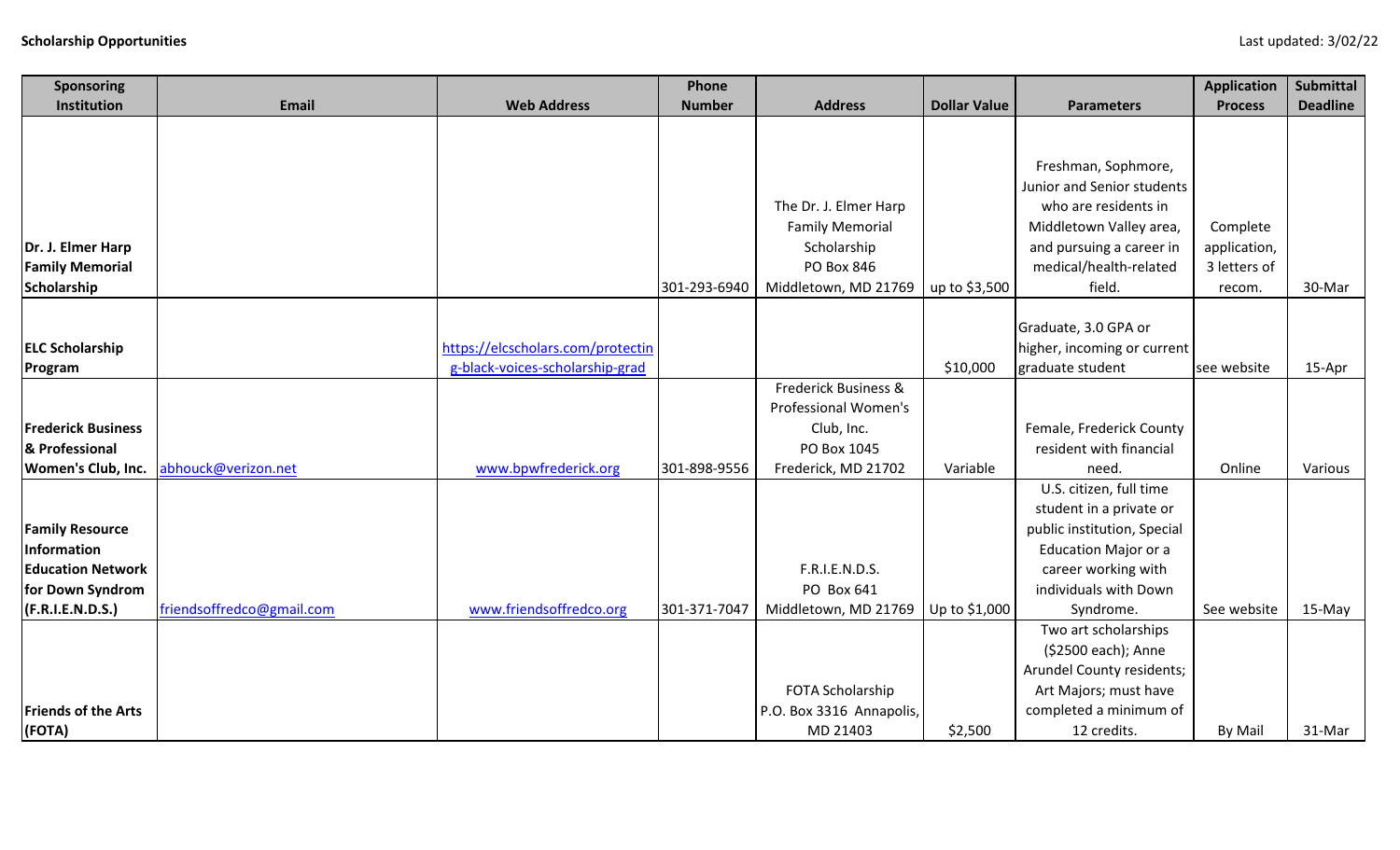| <b>Sponsoring</b>       |                                |                                               | Phone         |                          |                     |                              | <b>Application</b> | <b>Submittal</b> |
|-------------------------|--------------------------------|-----------------------------------------------|---------------|--------------------------|---------------------|------------------------------|--------------------|------------------|
| Institution             | <b>Email</b>                   | <b>Web Address</b>                            | <b>Number</b> | <b>Address</b>           | <b>Dollar Value</b> | <b>Parameters</b>            | <b>Process</b>     | <b>Deadline</b>  |
|                         |                                |                                               |               |                          |                     |                              |                    |                  |
|                         |                                |                                               |               |                          |                     | Freshman, African            |                    |                  |
|                         |                                |                                               |               | <b>Gates Milleninium</b> |                     | American, Amerian            |                    |                  |
|                         |                                |                                               |               | <b>Scholars</b>          |                     | Indian/Alaska native, Asian  |                    |                  |
| <b>Gates Millennium</b> |                                |                                               |               | PO Box 10500             |                     | Pacific Islander American    |                    |                  |
| Scholarships            |                                | www.gmsp.org                                  | 877-690-4677  | Fairfax, VA 22031-8044   | Variable            | or Hispanic American.        | See website        | 12-Jan           |
|                         |                                |                                               |               |                          |                     |                              |                    |                  |
| Benjamin A. Gilman      |                                |                                               |               |                          |                     |                              |                    |                  |
| International           |                                |                                               | 713.621.6300  | 515 Post Oak Blvd.       |                     | Pell eligible & Study abroad |                    |                  |
| Scholarship             |                                | www.iie.org                                   | Ext. 25       | Houston, TX 77027        | \$5,000             | in Jr or Sr Year.            | Online             | 15-Apr           |
|                         |                                |                                               |               |                          |                     |                              |                    |                  |
|                         |                                |                                               |               | Glamour Top 10 College   |                     |                              |                    |                  |
|                         |                                |                                               |               | Women Competition, 1     |                     |                              |                    |                  |
| <b>Glamour College</b>  |                                |                                               |               | Worl Trade Center, New   |                     | Full time Junior, must be    |                    |                  |
| Women                   | ttccw@glamour.com              | www.glamour.com                               | 212-286-6667  | York, NY 10007           | \$3,000             | female.                      | See website        | 1-Dec            |
|                         |                                |                                               |               |                          |                     |                              |                    |                  |
|                         |                                |                                               |               |                          |                     | US Citizen and resident of   |                    |                  |
|                         |                                |                                               |               | The Greater Mt. Airy     |                     | the Greater Mt. Airy region  |                    |                  |
|                         |                                |                                               |               | Chamber of Commerce,     |                     | (Frederick, Howard,          |                    |                  |
|                         |                                |                                               |               | Scholarship Committee    |                     | Montgomery or Carroll        |                    |                  |
| The Greater Mt.         |                                |                                               |               | PO Box 741               |                     | Counties); High School Srs,  |                    |                  |
| <b>Airy Chamber of</b>  |                                |                                               |               | Mt. Airy, MD 21771       |                     | Undergraduates or Grad       |                    |                  |
| <b>Commerce</b>         |                                |                                               |               | ATTN: Tim Slane Sr.,     |                     | students with financial      |                    |                  |
| Scholarship             | mountairyscholarship@gmail.com | www.mtairychamber.com                         |               | Facilitator              | \$2,500             | need.                        | See website        | 31-Mar           |
|                         |                                |                                               |               | John Gyles Education     |                     |                              |                    |                  |
|                         |                                |                                               |               | Awards                   |                     |                              |                    |                  |
|                         |                                |                                               |               | PO Box 4808              |                     |                              | Applications       |                  |
|                         |                                |                                               |               | Fredericton, New         |                     | Full-time undergraduates,    | online or in       |                  |
| John Gyles              |                                |                                               |               | Brunswick,               |                     | min. gpa 2.7; High School    | the Financial      |                  |
| <b>Education Awards</b> |                                | www.johngyleseducationcenter.com 506-459-7460 |               | Canada, E3B 5G4          | up to \$3,000       | Srs eligible.                | Aid Office         | 1-Jun            |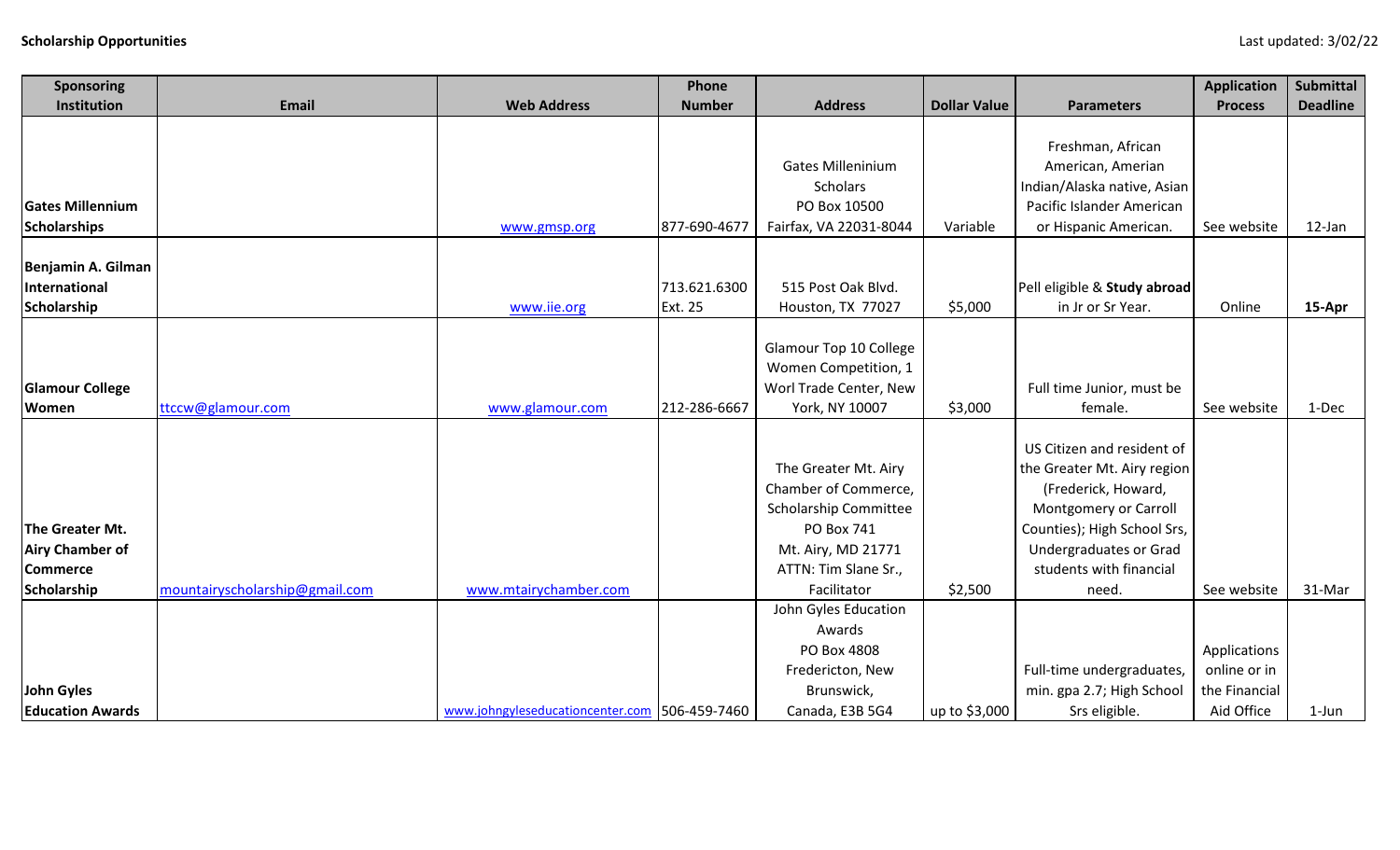| <b>Sponsoring</b>       |                           |                          | Phone         |                                        |                     |                              | <b>Application</b>       | <b>Submittal</b> |
|-------------------------|---------------------------|--------------------------|---------------|----------------------------------------|---------------------|------------------------------|--------------------------|------------------|
| Institution             | <b>Email</b>              | <b>Web Address</b>       | <b>Number</b> | <b>Address</b>                         | <b>Dollar Value</b> | <b>Parameters</b>            | <b>Process</b>           | <b>Deadline</b>  |
| Hispanic                |                           |                          |               |                                        |                     |                              |                          |                  |
| <b>Scholarship Fund</b> |                           |                          |               |                                        |                     |                              |                          |                  |
| <b>Marathon Oil</b>     |                           |                          |               | 55 Second Street                       |                     | Hispanic Heritage, GPA of    |                          |                  |
| Scholarship             |                           |                          |               | <b>Suite 1500</b>                      |                     | 3.0, Sophomore majoring      |                          |                  |
| Program                 | jtorres@hsf.net           | www.hsf.net              | 415-808-2347  | San Francisco, CA 94105                | up to 30,000        | in Business or Science.      | See website              | 1-Nov            |
|                         |                           |                          |               |                                        |                     |                              |                          |                  |
|                         |                           |                          |               |                                        |                     | Hispanic Heritage, GPA of    |                          |                  |
|                         |                           |                          |               |                                        |                     | 3.0, 12 credits completed,   |                          |                  |
|                         |                           |                          |               | 55 Second Street<br><b>Suite 1500</b>  | $$1000 -$           | undergraduate, US citizen    |                          |                  |
| <b>Hispanic</b>         |                           |                          |               |                                        |                     | or legal permanent           |                          |                  |
| <b>Scholarship Fund</b> | info@hsf.net              | www.hsf.net              |               | 877-473-4636   San Francisco, CA 94105 | \$2500              | resident.                    | Online                   | 15-Oct           |
|                         |                           |                          |               |                                        |                     |                              |                          |                  |
|                         |                           |                          |               | 1717 Pennsylvania Ave.,                |                     |                              |                          |                  |
|                         |                           |                          |               | <b>NW</b>                              |                     | US citizen or permanent      |                          |                  |
| <b>Hispanic College</b> |                           |                          |               | Suite 460                              |                     | resident, full-time student, |                          |                  |
| <b>Fund</b>             |                           | www.hispanicfund.org     |               | Washington, DC 20006                   | Variable            | min. gpa 3.0.                | Online                   | Varies           |
|                         |                           |                          |               |                                        |                     |                              |                          |                  |
|                         |                           |                          |               |                                        |                     | US citizen, High School Sr,  |                          |                  |
|                         |                           |                          |               |                                        |                     | gpa 2.0, involved in co-     |                          |                  |
| <b>Horatio Alger</b>    |                           |                          |               |                                        |                     | curricular and community     |                          |                  |
| <b>Assocation Schp</b>  |                           | www.horatioalger.org     |               |                                        | \$5,000             | service activities           | Online                   | 25-Oct           |
|                         |                           |                          |               | 3301 N Fairfax Drive                   |                     |                              |                          |                  |
| <b>HIS Journalism</b>   |                           |                          |               |                                        |                     |                              |                          |                  |
| Internship Program      |                           | www.theihs.org           |               | Suite 440                              |                     |                              |                          |                  |
|                         |                           |                          |               | Arlington, VA 22201-4432               | Internship          | None                         | Online<br>On-line.       | 31-Jan           |
|                         |                           |                          |               |                                        |                     |                              |                          |                  |
|                         |                           |                          |               |                                        |                     | Low-income women 35          | Complete<br>application, |                  |
|                         |                           |                          |               |                                        |                     | and older, pursuing          | essay, and               |                  |
|                         |                           |                          |               |                                        |                     | technical/vocatinoal         | submit 2                 |                  |
| Jeannette Rankin        |                           |                          |               |                                        |                     | education, associate's       | letters of               |                  |
|                         | info@rankinfoundation.org | www.rankinfoundation.org | 706-208-1211  |                                        | \$2,000             |                              |                          |                  |
| Foundation              |                           |                          |               |                                        |                     | degree or 1st bachelors.     | recom.                   | 1-Mar            |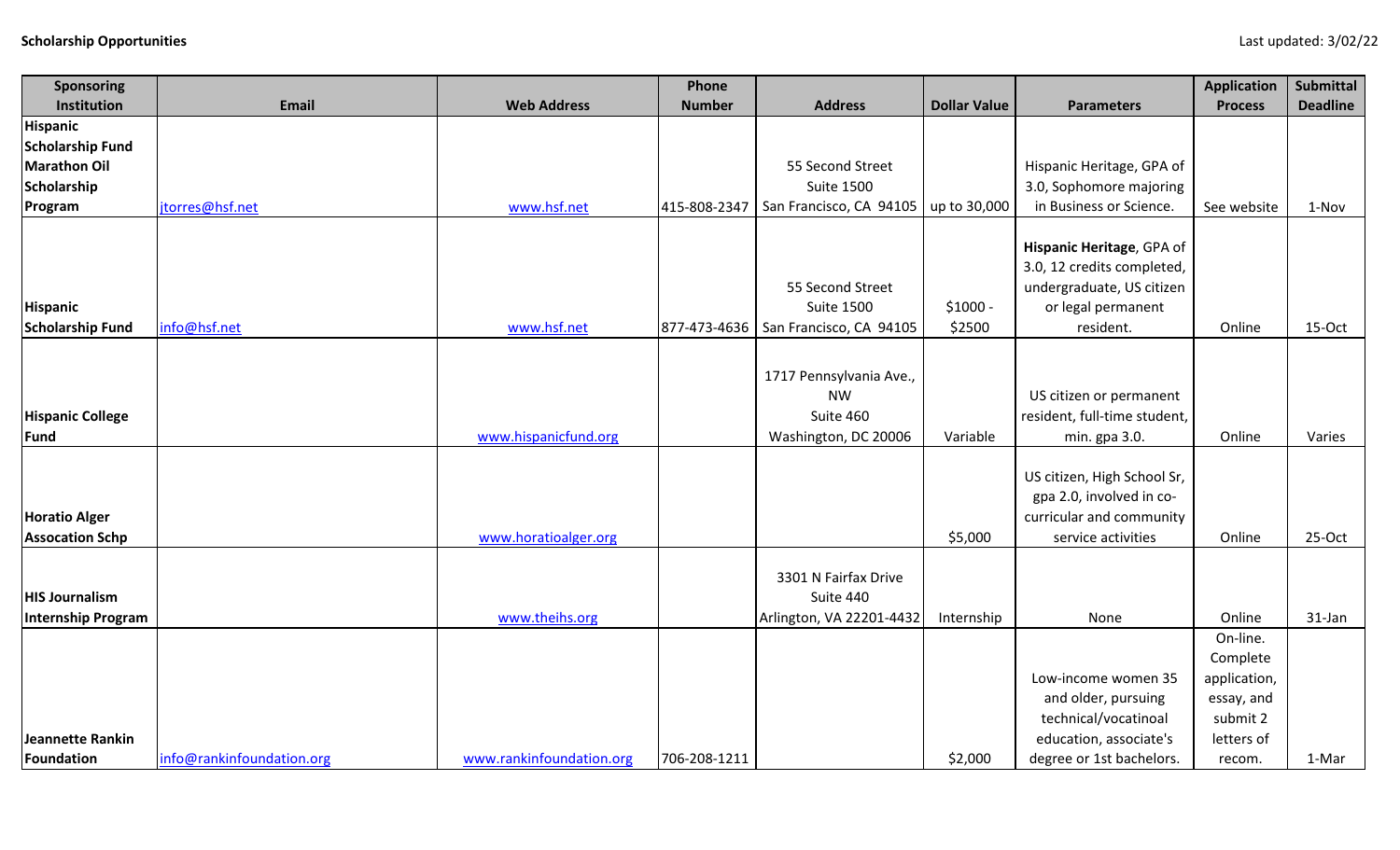| Sponsoring                |                                 |                                              | Phone         |                       |                     |                              | <b>Application</b>   | Submittal       |
|---------------------------|---------------------------------|----------------------------------------------|---------------|-----------------------|---------------------|------------------------------|----------------------|-----------------|
| Institution               | <b>Email</b>                    | <b>Web Address</b>                           | <b>Number</b> | <b>Address</b>        | <b>Dollar Value</b> | <b>Parameters</b>            | <b>Process</b>       | <b>Deadline</b> |
|                           |                                 |                                              |               |                       |                     |                              |                      |                 |
|                           |                                 |                                              |               |                       |                     | Undergraduate and            |                      |                 |
|                           |                                 |                                              |               |                       |                     | <b>Graduate Scholarships</b> |                      |                 |
|                           |                                 |                                              |               |                       |                     | include: family members      |                      |                 |
| <b>Jack Kent Cooke</b>    |                                 |                                              |               | Jack Kent Cooke       | Undergrad $=$       | of the Sept. 11, 2001        |                      |                 |
| <b>Foundation</b>         |                                 |                                              |               | Foundation            | up to               | victims and Oct 2001         |                      |                 |
| <b>Scholarships</b>       |                                 |                                              |               | 44115 Woodbridge Pky  | \$30,000            | anthrax terrorist attacks:   |                      |                 |
| <b>Transfer Students;</b> |                                 |                                              |               | Suite 200             | Graduate =          | 2 year college transfer      |                      |                 |
| September 11;             |                                 |                                              |               | Landsdowne, VA 20176- | up to               | students, graduate studies   |                      |                 |
| <b>Young Scholars</b>     | jck@jackkentcookefoundation.org | www.jackkentcookefoundation.org 800-498-6748 |               | 5199                  | \$50,000            | students                     | See website          | 1-Feb           |
| <b>John Archer PTA</b>    |                                 |                                              |               |                       |                     |                              |                      |                 |
| and William E.            |                                 |                                              |               | John Archer School    |                     |                              |                      |                 |
| <b>Memphis</b>            |                                 |                                              |               | 100 Thomas Run Road   |                     | Harford County resident,     | <b>Financial Aid</b> |                 |
| <b>Scholarships</b>       |                                 |                                              | 410-638-3810  | Bel Air, MD 21015     | \$1,500             | <b>Education Major</b>       | Office               | 30-Apr          |
|                           |                                 |                                              |               |                       |                     |                              |                      |                 |
|                           |                                 |                                              |               |                       |                     |                              |                      |                 |
|                           |                                 |                                              |               |                       |                     | Children who have had a      |                      |                 |
|                           |                                 |                                              |               |                       |                     | parent catastrophically      |                      |                 |
|                           |                                 |                                              |               |                       |                     | injured or killed in an      |                      |                 |
|                           |                                 |                                              |               |                       |                     | employment-related injury;   |                      |                 |
|                           |                                 |                                              |               |                       |                     | students must be between     |                      |                 |
| Kids' Chance of           |                                 |                                              |               | P.O. Box 20262        |                     | 16 - 25; substantial decline |                      |                 |
| Maryland, Inc.            | info@kidschance-md.org          | www.kidschance-md.org                        | 410-832-4702  | Baltimore, MD 21286   | Variable            | in family income.            | Online               |                 |
| Koster Insurance          |                                 |                                              |               |                       |                     |                              |                      |                 |
| <b>Health Careers</b>     |                                 |                                              |               |                       |                     | Juniors or Seniors, health-  |                      |                 |
| Scholarship               |                                 | www.kosterweb.com                            |               |                       | \$3,000             | related career.              | Online               | 1-May           |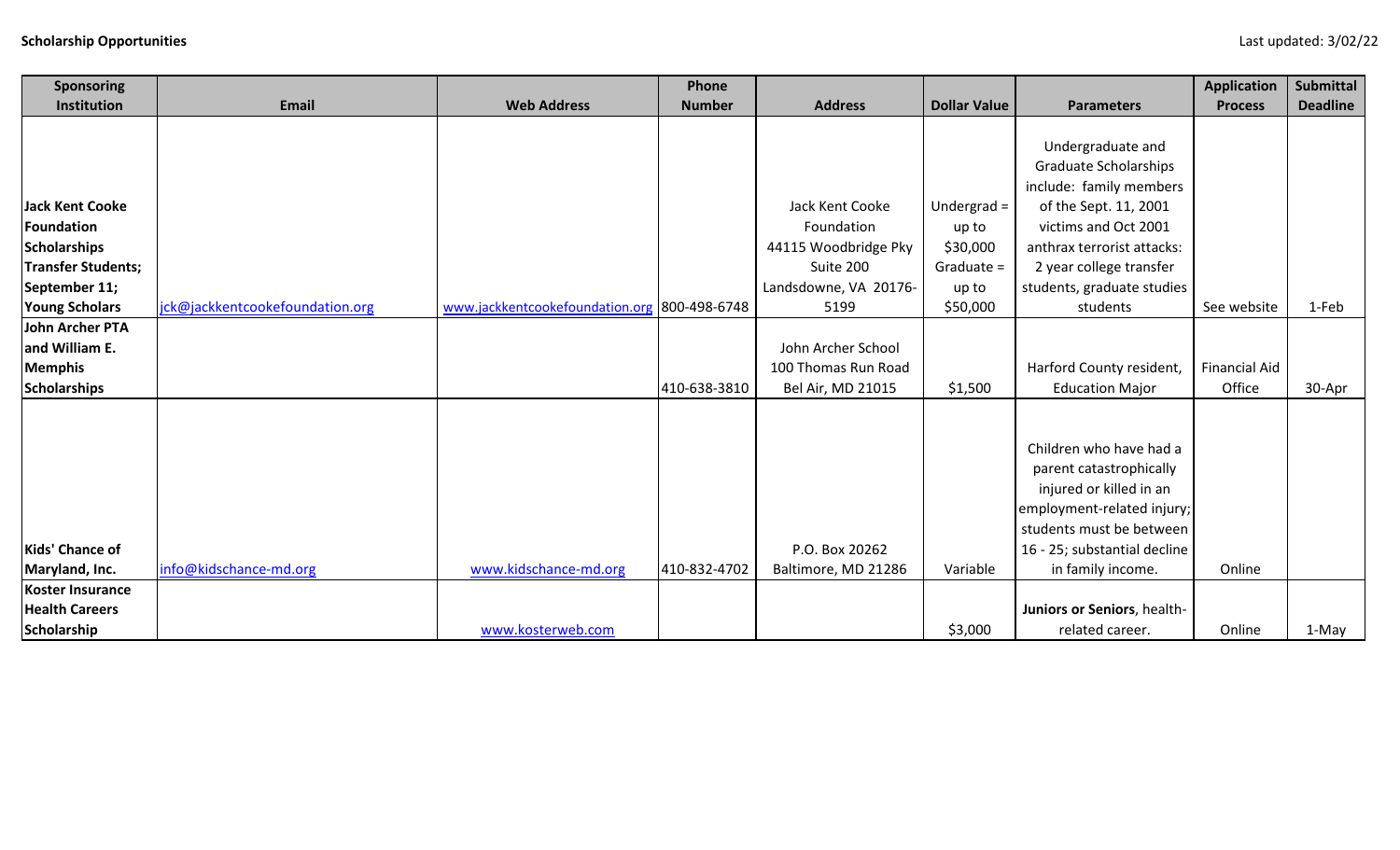| Sponsoring               |                         |                    | Phone         |                           |                     |                                  | <b>Application</b>   | <b>Submittal</b> |
|--------------------------|-------------------------|--------------------|---------------|---------------------------|---------------------|----------------------------------|----------------------|------------------|
| Institution              | Email                   | <b>Web Address</b> | <b>Number</b> | <b>Address</b>            | <b>Dollar Value</b> | <b>Parameters</b>                | <b>Process</b>       | <b>Deadline</b>  |
|                          |                         |                    |               |                           |                     |                                  |                      |                  |
|                          |                         |                    |               |                           |                     | Declared Major at                |                      |                  |
|                          |                         |                    |               |                           |                     | accredited 4-year                |                      |                  |
|                          |                         |                    |               |                           |                     | University located in VA,        |                      |                  |
|                          |                         |                    |               |                           |                     | MD, WV, PA, NJ, DE, or           |                      |                  |
| <b>Mid-Atlantic</b>      |                         |                    |               |                           |                     | District of Columbia. Full       |                      |                  |
| <b>Chapter of the</b>    |                         |                    |               |                           |                     | Time Student, Must have          |                      |                  |
| International            |                         |                    |               | Scott Keefer, Education   |                     | career direction related to      |                      |                  |
| <b>Erosion Control</b>   |                         |                    |               | <b>Committee MAC-IECA</b> |                     | <b>Stormwater Management</b>     |                      |                  |
| <b>Association</b>       |                         |                    |               | SCHOLARSHIP PROGRAM       |                     | or Erosion and Sediment          |                      |                  |
| <b>MACIECA</b>           |                         |                    |               | 817 Bainbridge Street,    |                     | Control, GPA of 2.75 or          |                      |                  |
| Scholarship              |                         | www.macieca.org    | 302-218-6099  | Philadelphia, PA 19147    | \$3,000             | higher on a 4.0 scale.           | Online               | 11-Dec           |
| <b>Marilyn E. Mathes</b> |                         |                    |               |                           |                     |                                  |                      |                  |
| <b>Memorial</b>          |                         |                    |               | PO Box 107                |                     | Juniors or Seniors; Special      | <b>Financial Aid</b> |                  |
| <b>Scholarship Fund</b>  | mar270@md.metrocast.net |                    | 301-994-2945  | Valley Lee, MD            | \$1,000             | <b>Education Majors</b>          | Office               | 1-May            |
|                          |                         |                    |               |                           |                     |                                  |                      |                  |
|                          |                         |                    |               |                           |                     |                                  |                      |                  |
|                          |                         |                    |               |                           |                     | Female student, high             |                      |                  |
|                          |                         |                    |               |                           |                     | school graduate for at least     |                      |                  |
| <b>Mary Rubin &amp;</b>  |                         |                    |               | 1700 Reisterstown Rd.     |                     | 12 months, 3.0 GPA, and          |                      |                  |
| Benjamin M. Rubin        |                         |                    |               | Suite 200                 | \$500 to            | current enrollment in            |                      |                  |
| Scholarship              | info@centralsb.org      | www.centralsb.org  | 410-415-5558  | Baltimore, MD 21208       | \$2,500             | undergraduate program.           | Online               | 1-Mar            |
|                          |                         |                    |               |                           |                     |                                  | Submit               |                  |
|                          |                         |                    |               |                           |                     | <b>Hearing Impaired Students</b> | Application          |                  |
| <b>Maryland State</b>    |                         |                    |               | Maryland State Grange,    |                     | or Students planning to          | with essay,          |                  |
| <b>Grange Deaf</b>       |                         |                    |               | 5543 Buffalo Road, Mt.    |                     | work with the hearing            | and 3 letters        |                  |
| Scholarship              |                         |                    |               | Airy, MD 21771            |                     | impaired.                        | of recom.            | $1$ -Jul         |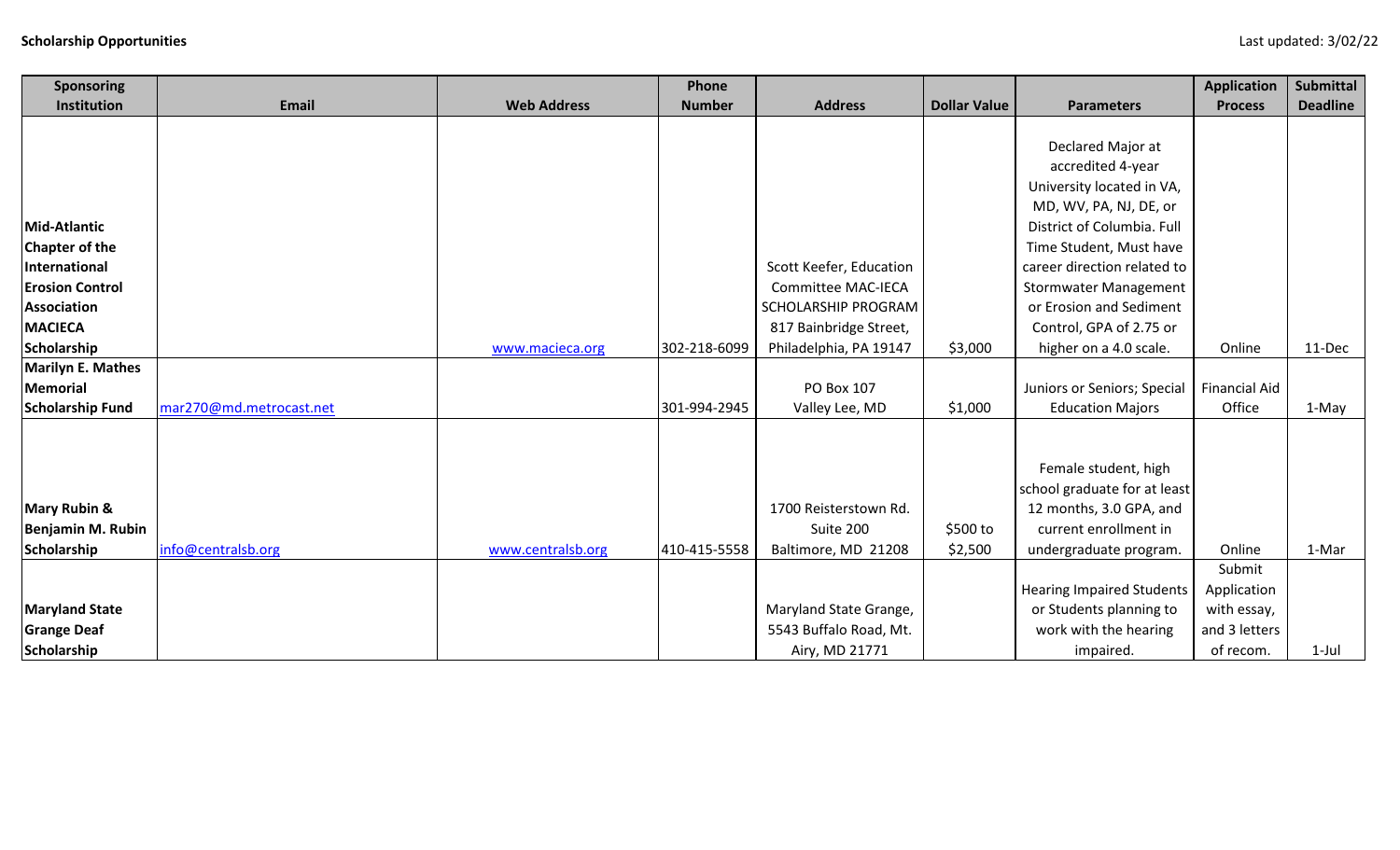| Sponsoring                   |                      |                         | Phone         |                       |                     |                               | <b>Application</b> | <b>Submittal</b> |
|------------------------------|----------------------|-------------------------|---------------|-----------------------|---------------------|-------------------------------|--------------------|------------------|
| Institution                  | <b>Email</b>         | <b>Web Address</b>      | <b>Number</b> | <b>Address</b>        | <b>Dollar Value</b> | <b>Parameters</b>             | <b>Process</b>     | <b>Deadline</b>  |
|                              |                      |                         |               |                       |                     |                               |                    |                  |
|                              |                      |                         |               |                       |                     |                               |                    |                  |
|                              |                      |                         |               |                       |                     | US citizen or legal resident; |                    |                  |
|                              |                      |                         |               |                       |                     | 3.0 gpa; sophomore, junior    |                    |                  |
|                              |                      |                         |               |                       |                     | or senior; all majors;        |                    |                  |
|                              |                      |                         |               |                       |                     | interest in a career in the   |                    |                  |
| MassMutual                   |                      |                         |               |                       |                     | insuirance and financial      |                    | 10-Feb to        |
| Schoalrship                  |                      | www.act.org/massmutual  |               |                       | up to \$5,000       | services industry             | Online             | 4-May            |
|                              |                      |                         |               |                       |                     |                               | Complete           |                  |
|                              |                      |                         |               |                       |                     | US citizen or legal resident  | application        |                  |
| <b>MENSA Education &amp;</b> |                      |                         |               | <b>Maryland Mensa</b> |                     | attending an accredited       | beginning in       |                  |
| Research                     |                      |                         |               | PO Box 8603           |                     | institution and write a 550   | September of       |                  |
| Foundation                   |                      | www.mensafoundation.org | N/A           | Elkridge, MD 21075    | \$300 - \$1000      | word essay.                   | each year          | $15$ -Jan        |
|                              |                      |                         |               |                       |                     | African American,             |                    |                  |
|                              |                      |                         |               |                       |                     | Junior/Senior, life or        |                    |                  |
|                              |                      |                         |               |                       |                     | physical science major, 3.3   |                    |                  |
|                              |                      |                         |               |                       |                     | gpa minimum, and              |                    |                  |
| <b>MERCK SCIENCE</b>         |                      |                         |               |                       | up to               | commited to work as           |                    |                  |
| <b>INITIATIVE United</b>     |                      |                         |               |                       | \$25,000 for        | intern with a Merck           |                    |                  |
| Negro College Fund           | uncfmerck@uncf.org   | www.uncf.org            | 703-205-3574  |                       | Juniors             | research facility.            | Online             | 17-Dec           |
|                              |                      |                         |               |                       |                     |                               |                    |                  |
|                              |                      |                         |               |                       |                     |                               | Attend             |                  |
|                              |                      |                         |               |                       |                     |                               | orientation at     |                  |
|                              |                      |                         |               |                       |                     |                               | Urbana Dance       |                  |
|                              |                      |                         |               |                       |                     |                               | Studio on          |                  |
| <b>Miss Frederick</b>        |                      |                         |               |                       |                     | At least a high school        | either Jan 8       |                  |
| Scholarship                  |                      |                         |               | 6810 Morrow Way,      |                     | senior between the ages of    | or Jan 22 at       |                  |
| Program                      | linda.orey@gmail.com |                         | 301-663-4421  | Frederick MD 21703    | Variable            | 17 and 24.                    | 1pm                | 6-Feb            |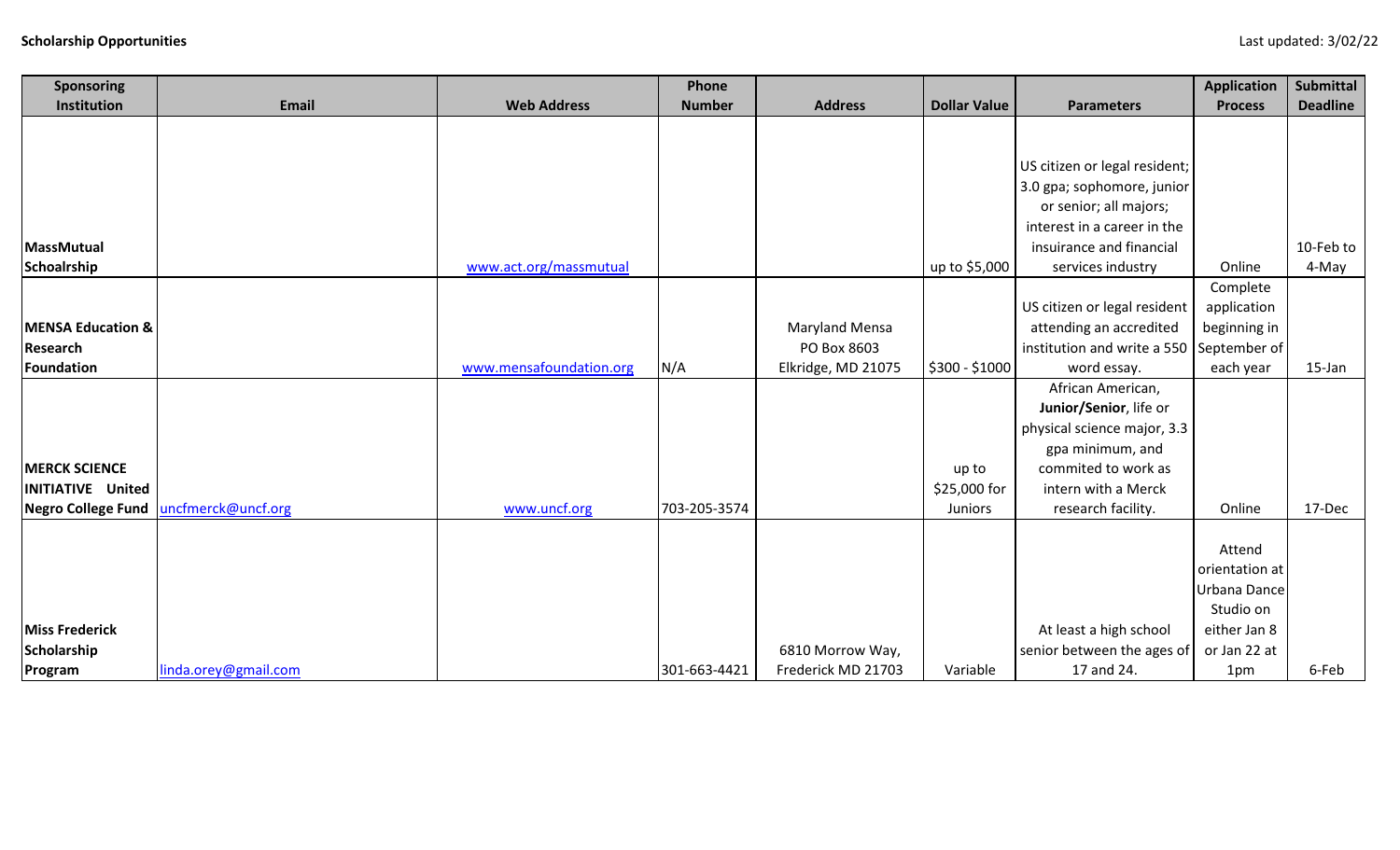|                                                                                                                  |                      |                               | Phone         |                                                            |                     |                                                                                                                                   | <b>Application</b>                            | <b>Submittal</b> |
|------------------------------------------------------------------------------------------------------------------|----------------------|-------------------------------|---------------|------------------------------------------------------------|---------------------|-----------------------------------------------------------------------------------------------------------------------------------|-----------------------------------------------|------------------|
| Institution                                                                                                      | <b>Email</b>         | <b>Web Address</b>            | <b>Number</b> | <b>Address</b>                                             | <b>Dollar Value</b> | <b>Parameters</b>                                                                                                                 | <b>Process</b>                                | <b>Deadline</b>  |
|                                                                                                                  |                      |                               |               | Microsoft Scholarship<br>Program, Microsoft<br>Corporation |                     | Undergraduate students<br>majoring in computer<br>science, computer                                                               |                                               |                  |
| <b>Microsoft</b>                                                                                                 |                      |                               |               | One Microsoft Way                                          |                     | engineering, or related                                                                                                           |                                               |                  |
| <b>Scholarships</b>                                                                                              |                      | https://careers.microsoft.com |               | Redmond, WA 98052                                          | Variable            | fields, 3.0 gpa.                                                                                                                  | Online                                        | $15$ -Jan        |
|                                                                                                                  |                      |                               |               |                                                            |                     |                                                                                                                                   |                                               |                  |
| <b>Morgan Stanely</b><br>Scholarship and                                                                         |                      |                               |               |                                                            |                     | 3.0 GPA; interest in a<br>career in business and the<br>financial services industry;                                              |                                               |                  |
| <b>Career</b>                                                                                                    |                      |                               |               |                                                            |                     | be of American Indian,                                                                                                            |                                               |                  |
| Development                                                                                                      |                      |                               |               |                                                            |                     | Alaska Native, or Hawaii                                                                                                          |                                               |                  |
| Program                                                                                                          |                      | www.collegefund.org           |               |                                                            | Variable            | Native descent.                                                                                                                   | Online                                        | 31-May           |
| <b>National Federation</b>                                                                                       |                      |                               |               |                                                            | $$3,000 -$          |                                                                                                                                   | See website<br>or the<br><b>Financial Aid</b> |                  |
| of the Blind                                                                                                     | scholarships@nfb.org | www.nfb.org                   | 404-371-1000  |                                                            | \$12,000            | Legally blind students.                                                                                                           | Office                                        | 31-Mar           |
|                                                                                                                  |                      |                               |               | 2 Center Drive                                             |                     |                                                                                                                                   | See website                                   |                  |
|                                                                                                                  |                      |                               |               | Room 2E28                                                  |                     | Undergraduate students,                                                                                                           | or the                                        |                  |
| National Institute of                                                                                            |                      |                               |               | Bethesda, MD 20892-                                        |                     | lower income; 3.5 gpa;                                                                                                            | <b>Financial Aid</b>                          |                  |
| <b>Health</b>                                                                                                    | usgp@nih.gov         | https://ugsp.nih.gov          | 800-528-7689  | 0230                                                       | UP TO \$20,00       | research training.                                                                                                                | Office                                        | 22-Apr           |
| National Oceanic &<br>Atmospheric<br>Administration<br><b>Ernest F. Hollings</b><br>Undergraduate<br>Scholarship |                      | www.orau.gov                  |               |                                                            | UP TO \$8,000       | Juniors, 3.0 gpa, majoring<br>in Biology, Computer<br>Science, Engineering,<br>Mathematics, Physical<br>Sciences, Education, etc. | Online                                        | 10-Oct           |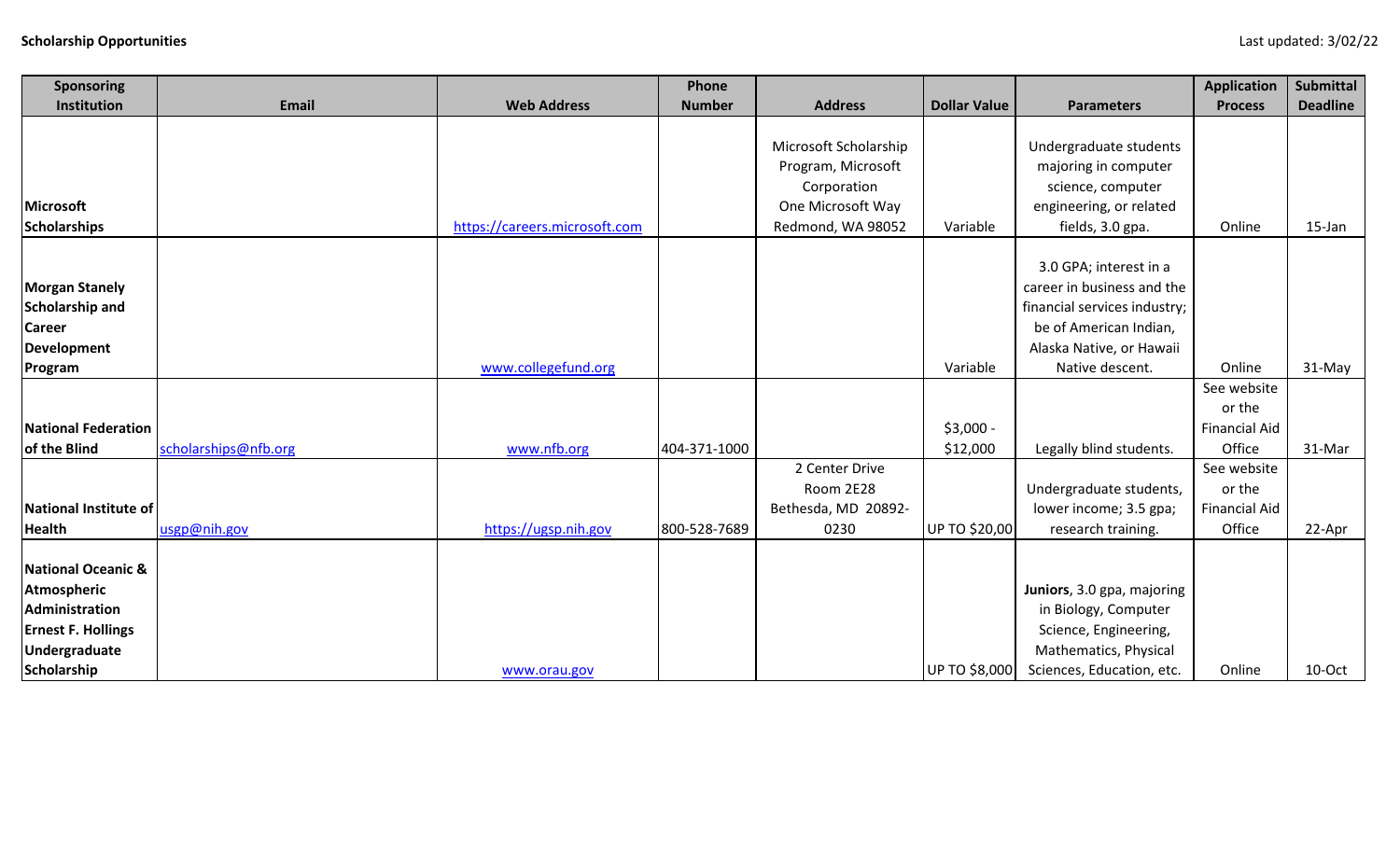| <b>Sponsoring</b>          |                  |                    | Phone         |                            |                     |                              | <b>Application</b>   | <b>Submittal</b> |
|----------------------------|------------------|--------------------|---------------|----------------------------|---------------------|------------------------------|----------------------|------------------|
| Institution                | <b>Email</b>     | <b>Web Address</b> | <b>Number</b> | <b>Address</b>             | <b>Dollar Value</b> | <b>Parameters</b>            | <b>Process</b>       | <b>Deadline</b>  |
|                            |                  |                    |               |                            |                     |                              |                      |                  |
|                            |                  |                    |               |                            |                     |                              | US Citizen,          |                  |
|                            |                  |                    |               |                            |                     |                              | Eligible for         |                  |
|                            |                  |                    |               |                            |                     |                              | Security             |                  |
|                            |                  |                    |               |                            |                     |                              | Clearance,           |                  |
|                            |                  |                    |               |                            |                     |                              | minimum SAT          |                  |
|                            |                  |                    |               |                            |                     |                              | score of 1600,       |                  |
|                            |                  |                    |               |                            |                     |                              | GPA at or            |                  |
|                            |                  |                    |               | <b>STOKES APPLICATION,</b> |                     |                              | above 3.0 on         |                  |
|                            |                  |                    |               | National Security Agency,  |                     |                              | a 4.0 scale,         |                  |
| <b>National Security</b>   |                  |                    |               | Attn: STOKES, 9800         |                     | 1) High School- Computer     | Computer             |                  |
| <b>Agency Stokes</b>       |                  |                    |               | Savage Rd.                 | <b>Full Tuition</b> | Science or                   | Science/             |                  |
| <b>Educational</b>         |                  |                    |               | <b>Suite 6779</b>          | and book            | Computer/Electrical          | Computer or          |                  |
| Scholarship                |                  |                    |               | Ft. George G. Meade, MD    | cost, year          | 2)<br>Engineering            | Electical            |                  |
| Program                    |                  | www.nsa.gov        | 866-672-4473  | 20755                      | round salary.       | <b>College- Mathematics</b>  | Engineering          | 30-Nov           |
|                            |                  |                    |               |                            |                     | Sophmores, Juniors or        |                      |                  |
| <b>National Society of</b> |                  |                    |               |                            |                     | Seniors, majoring in         |                      |                  |
| <b>Accountants</b>         |                  |                    |               |                            |                     | accounting with a "B"        |                      |                  |
| Scholarship                |                  | www.nsacct.org     |               |                            | \$500 - \$1000      | average, US citizen.         | Online               | 31-Oct           |
|                            |                  |                    |               |                            |                     |                              |                      |                  |
|                            |                  |                    |               | 3301 N Fairfax Drive       |                     |                              |                      |                  |
| <b>Public Policy</b>       |                  |                    |               | Suite 440                  |                     |                              |                      |                  |
| <b>Internship Program</b>  |                  | www.theihs.org     |               | Arlington, VA 22201-4432   | Internship          | None                         | Online               | $31$ -Jan        |
|                            |                  |                    |               |                            |                     |                              |                      |                  |
|                            |                  |                    |               |                            |                     | Sophomore or Junior,         |                      |                  |
| <b>Public Relations</b>    |                  |                    |               | Lesley Mason,              |                     | <b>Communications Major,</b> |                      |                  |
| <b>Society of America</b>  |                  |                    |               | Communications             |                     | 3.0 gpa and grades of B or   |                      |                  |
| <b>Kathleen Kelly</b>      |                  |                    |               | Specialist, FRB-Baltimore  |                     | better in all public         |                      |                  |
| <b>Undergraduate</b>       |                  |                    |               | 502 S. Sharp Street        |                     | relations, English and/or    | <b>Financial Aid</b> |                  |
| <b>Scholarship Award</b>   | tmalloy5@csc.com | www.prsamd.org     | 240-456-6586  | Baltimore, MD 21201        | \$1,000             | writing courses.             | Office               | $31-Oct$         |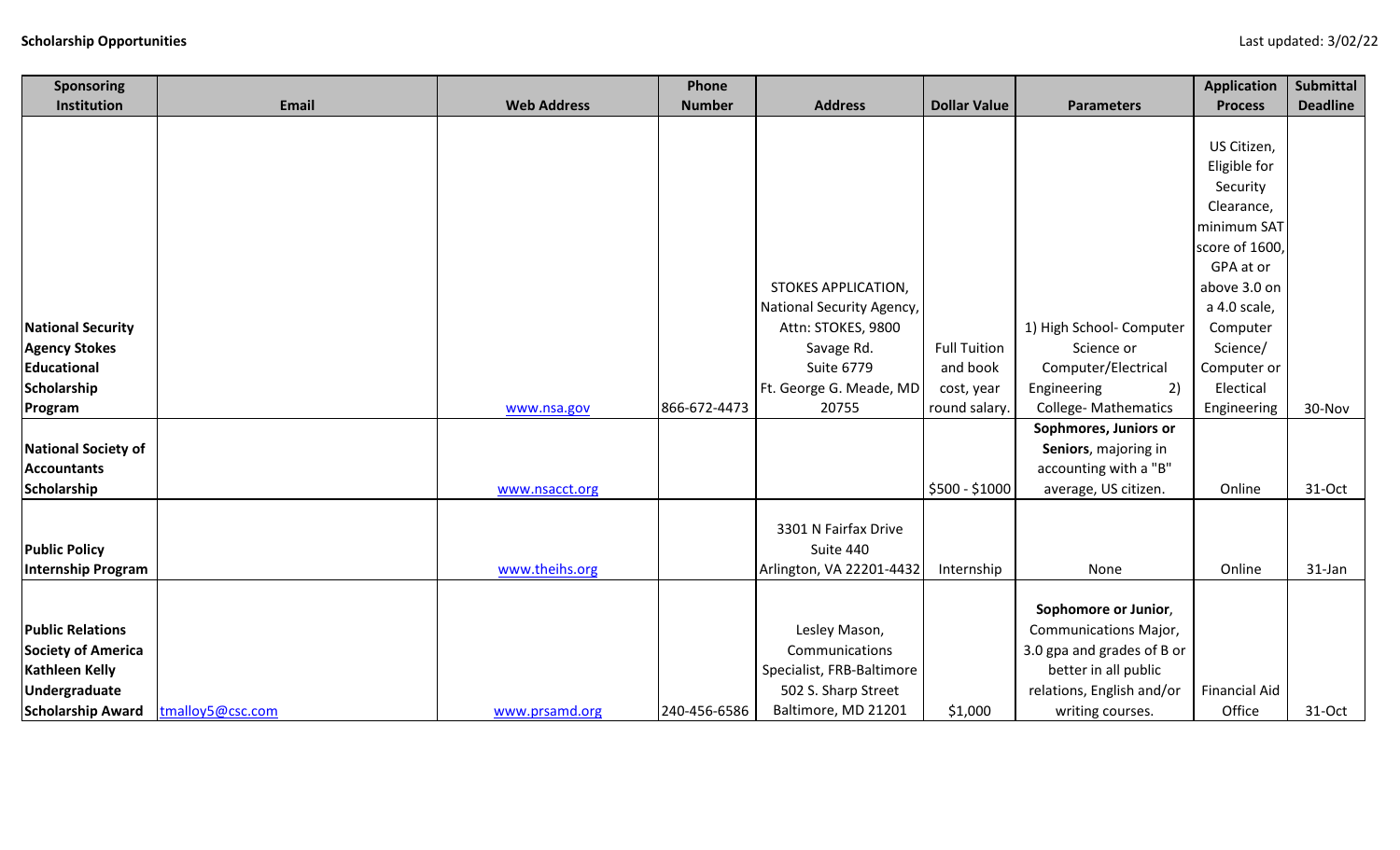| Sponsoring                  |                                       |                                 | Phone         |                         |                     |                                  | <b>Application</b>   | <b>Submittal</b> |
|-----------------------------|---------------------------------------|---------------------------------|---------------|-------------------------|---------------------|----------------------------------|----------------------|------------------|
| Institution                 | <b>Email</b>                          | <b>Web Address</b>              | <b>Number</b> | <b>Address</b>          | <b>Dollar Value</b> | <b>Parameters</b>                | <b>Process</b>       | <b>Deadline</b>  |
|                             |                                       |                                 |               |                         |                     |                                  |                      |                  |
| Sallie Mae Fund's           |                                       |                                 |               |                         |                     | Varies; new scholarships         |                      | Varies;          |
| Scholarship                 |                                       |                                 |               |                         |                     | for Hispanics and African        |                      | beginning        |
| Programs                    | thesalliemaefund@thesalliemaefund.org | www.thesalliemaefund.org        |               |                         | Variable            | American students.               | Online               | 1-Feb            |
|                             |                                       |                                 |               |                         |                     | High School Seniors,             |                      |                  |
|                             |                                       |                                 |               |                         |                     | Undergraduate and                |                      |                  |
| <b>Sardar Maluk Singh</b>   |                                       |                                 |               | Hands2Inspire           |                     | <b>Graduate in United States</b> |                      |                  |
| Sandhu Academic             |                                       |                                 |               | <b>PO Box 282</b>       |                     | *International Students &        |                      |                  |
| <b>Excellence</b>           |                                       | https://www.hands2inspire.org/m |               | Monrovia, MD 21770-     |                     | <b>DACA Recipients may</b>       |                      |                  |
| <b>Scholarship</b>          | hands2inspire@gmail.com               | aluksinghsandhu                 |               | 6004                    | \$1,000             | apply*                           | see website          | $1-Jun$          |
|                             |                                       |                                 |               |                         |                     | Open to all US students          |                      |                  |
| <b>Scholarship Points</b>   |                                       |                                 |               |                         |                     | attending college at least       |                      |                  |
| Scholarship                 |                                       | www.scholarshipexperts.com      |               |                         | \$1,000             | half time.                       | Online               | 30-Nov           |
|                             |                                       |                                 |               |                         |                     | Awarded to families              |                      |                  |
| September 11                |                                       |                                 |               |                         |                     | victimized by 9/11 terrorist     |                      |                  |
| <b>Scholarship Alliance</b> |                                       | www.scholarships911.org         |               |                         | Variable            | events.                          | See website          | 1-Jun            |
| <b>SMART Science</b>        |                                       |                                 |               |                         |                     |                                  |                      |                  |
| <b>Mathematics and</b>      |                                       |                                 |               |                         | $$25,000 -$         |                                  |                      |                  |
| <b>Research</b>             |                                       |                                 |               |                         | \$41,000 per        |                                  |                      |                  |
| <b>Transformation</b>       | smart@asee.org                        | www.asee.org                    |               |                         | year                |                                  | See website          | 15-Dec           |
|                             |                                       |                                 |               |                         |                     |                                  |                      |                  |
| Soroptomist                 |                                       |                                 |               | Pat Green               |                     | Female Head of Household;        |                      |                  |
| International of            |                                       |                                 |               | 11709 Carol Ann Court,  |                     | attending an                     |                      |                  |
| <b>Montgomery</b>           |                                       |                                 |               | Upper Marlboro, MD      |                     | undergraduate program;           |                      |                  |
| <b>County</b>               | pgreen.simc@outlook.com               | www.soroptimist.org             | 301-641-0307  | 20774                   | \$1,000             | have financial need.             | Email or mail        | 1-Jan            |
|                             |                                       |                                 |               |                         |                     |                                  |                      |                  |
|                             |                                       |                                 |               |                         |                     | Female - 10 years post high      |                      |                  |
|                             |                                       |                                 |               | Scholarship America One |                     | school; US resident; full or     | See website          |                  |
|                             |                                       |                                 |               | Scholarship Way,        |                     | part time undergraduate          | or the               |                  |
| <b>Talbots Women's</b>      |                                       |                                 |               | <b>PO BOX 297</b>       |                     | degree or certificate            | <b>Financial Aid</b> |                  |
| <b>Scholarship Fund</b>     | talbotswomen@scholarshipamerica.org   | www.scholarshipamerica.org      | 507-931-1682  | Saint Peter, MN 56082   | \$10,000            | seeking.                         | Office               | 2-Jan            |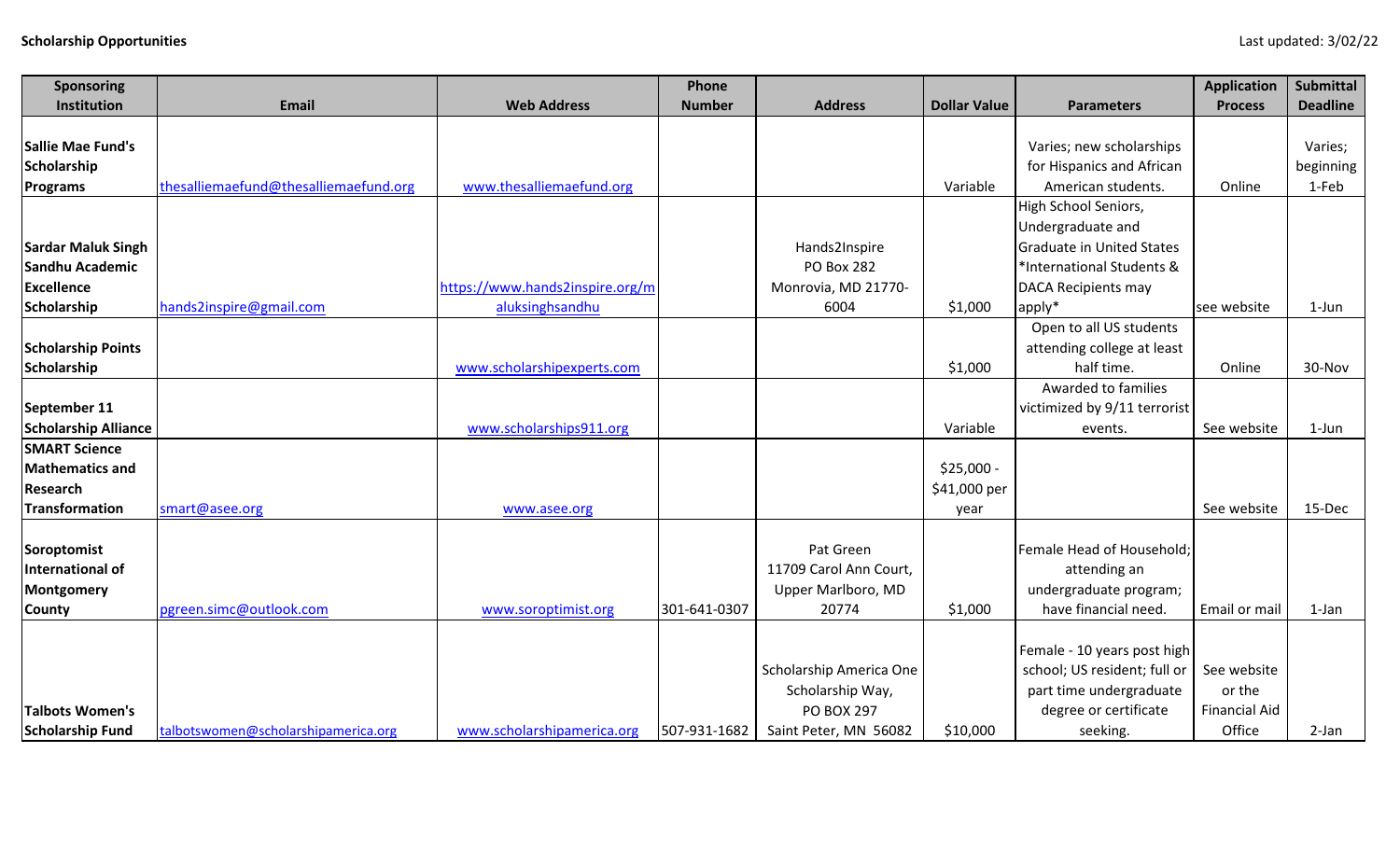| Sponsoring                 |                                             |                      | Phone         |                           |                     |                              | <b>Application</b>   | <b>Submittal</b> |
|----------------------------|---------------------------------------------|----------------------|---------------|---------------------------|---------------------|------------------------------|----------------------|------------------|
| Institution                | <b>Email</b>                                | <b>Web Address</b>   | <b>Number</b> | <b>Address</b>            | <b>Dollar Value</b> | <b>Parameters</b>            | <b>Process</b>       | <b>Deadline</b>  |
|                            |                                             |                      |               |                           |                     |                              | Submit               |                  |
|                            |                                             |                      |               |                           |                     |                              | application,         |                  |
|                            |                                             |                      |               |                           |                     |                              | high school or       |                  |
|                            |                                             |                      |               | The Timothy J. Atkinson   |                     |                              | college              |                  |
| <b>Timothy J. Atkinson</b> |                                             |                      |               | Memorial Scholarship c/o  |                     |                              | transcript,          |                  |
| <b>Memorial</b>            |                                             |                      |               | The Arc of Carroll County |                     |                              | letter of            |                  |
| Scholarship                |                                             |                      |               | 180 Krider's Church Rd    |                     | Carroll County Resident,     | recom., and          |                  |
| <b>Application</b>         | lalbin@arccarroll.com                       | www.arccarroll.com   | 410-848-4124  | Westminster, MD 21158     | \$1,000             | full time or degree seeking. | essay                | 1-Apr            |
|                            |                                             |                      |               |                           |                     |                              |                      |                  |
|                            |                                             |                      |               |                           |                     | Supports the financial       |                      |                  |
|                            |                                             |                      |               |                           |                     | needs of young adults        |                      |                  |
| <b>Ulman Cancer Fund</b>   |                                             |                      |               | The Ulman Cancer Fund     |                     | whose lives have been        |                      |                  |
| for Young Adults           |                                             |                      |               | for Young Adults          |                     | touched by cancer (both      | See website          |                  |
| <b>National College</b>    |                                             |                      |               | 4725 Dorsey Hall Dr.      |                     | personally or                | or the               |                  |
| Scholarship                |                                             |                      | 410-964-0202  | Suite A                   |                     | parent/guardian) and are     | <b>Financial Aid</b> |                  |
| Program                    | esther@ulmanfund.org                        | www.ulmanfund.org    | Ext. 103      | Ellicott City, MD 21042   | \$2,500             | seeking higher education.    | Office               | 1-Mar            |
|                            |                                             |                      |               |                           |                     | US Citizen, 2.5 GPA, full    |                      |                  |
|                            |                                             |                      |               |                           |                     | time and half-time           |                      |                  |
| <b>USA Funds</b>           | scholarships@usafunds.org                   | www.usafunds.org     | N/A           |                           | Variable            | undergraduates.              | See website          |                  |
|                            |                                             |                      |               |                           |                     | High School Senior or        |                      |                  |
|                            |                                             |                      |               |                           |                     | Undergraduate Student;       |                      |                  |
|                            |                                             |                      |               |                           |                     | Winners selected at          |                      |                  |
|                            | US Bank Scholarship studentloans@usbank.com | www.usbank.com       | 800-242-1200  |                           | \$1,000             | random.                      | Online               |                  |
|                            |                                             |                      |               |                           |                     |                              |                      |                  |
|                            |                                             |                      |               |                           | \$2,000 per         |                              |                      |                  |
| <b>The Pauletta and</b>    |                                             |                      |               |                           | month               |                              |                      |                  |
| <b>Denzel Washington</b>   |                                             |                      |               |                           | Undergrad.          | Undergraduate and            |                      |                  |
| <b>Family Gifted</b>       |                                             |                      |               |                           | or \$2,500 per      | Graduate, one each. For      |                      |                  |
| <b>Scholars in</b>         |                                             |                      |               | 8631 W. Third Street      | month for           | the study in Neuroscience.   |                      |                  |
| Neuroscience               |                                             |                      |               | Suite 800E                | Graduate, 3         | Able to conduct research in  | Online or by         |                  |
| Program                    | phus@cshs.org                               | www.cedars-sinai.edu | 310-423-9522  | Los Angeles, CA 90048     | months.             | a laboratory.                | U.S. Mail            | 15-Mar           |